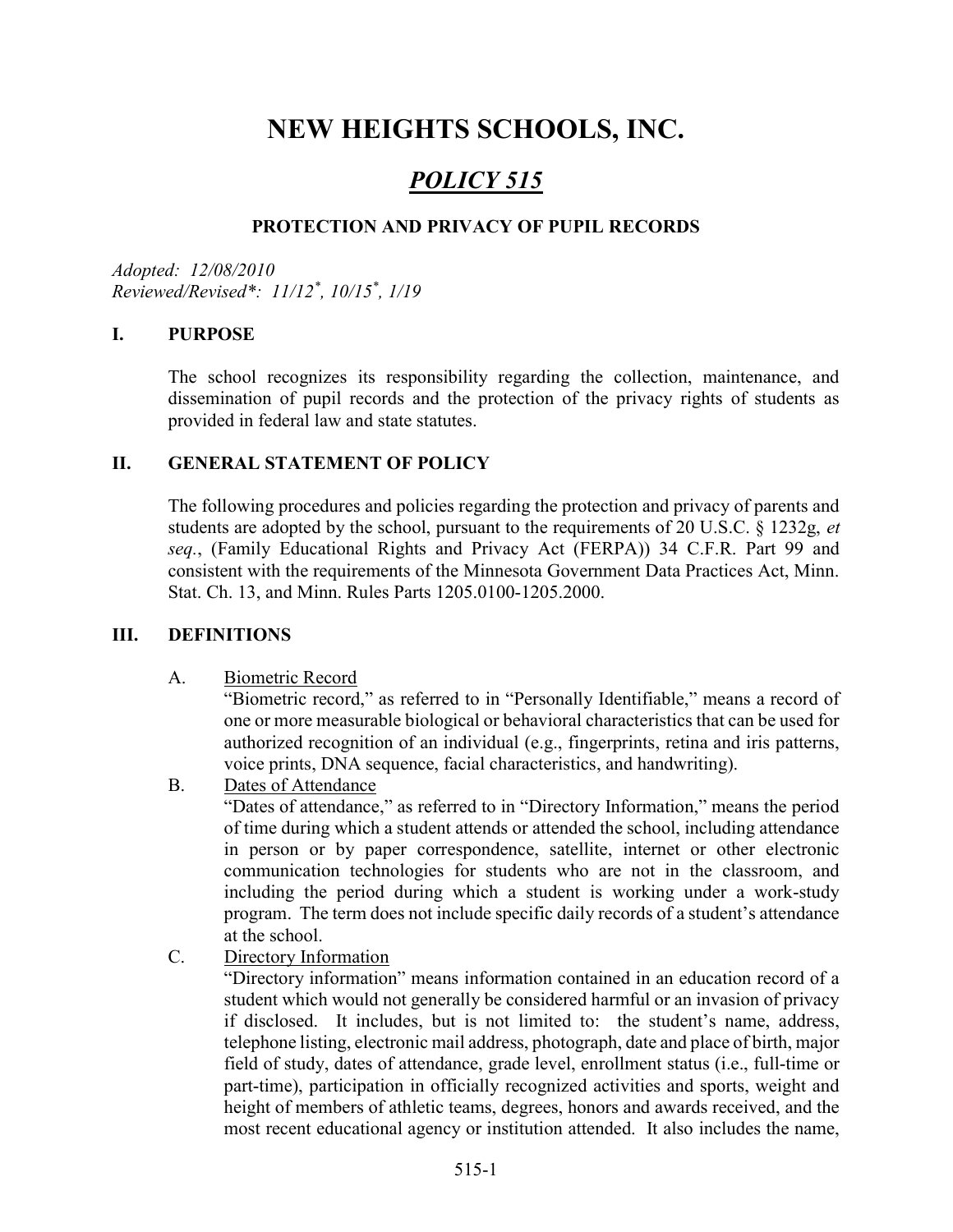address, and telephone number of the student's parent(s). Directory information does not include a student's social security number or a student's identification number ("ID") if the ID may be used to access education records without use of one or more factors that authenticate the student's identity such as a personal identification number, password, or other factor known or possessed only by the authorized user. It also does not include personally identifiable data which references religion, race, color, social position, or nationality. Data collected from nonpublic school students, other than those who receive shared time educational services, shall not be designated as directory information unless written consent is given by the student's parent or guardian.

- D. Education Records
	- 1. What constitutes "education records." Education records means those records which: (1) are directly related to a student; and (2) are maintained by the school or by a party acting for the school.
	- 2. What does not constitute an education record. The term, "education records," does not include:
		- a. Records of instructional personnel which:
			- (1) are in the sole possession of the maker of the record; and
			- (2) are not accessible or revealed to any other individual except a substitute teacher; and
			- (3) are destroyed at the end of the school year.
		- b. Records relating to an individual, including a student, who is employed by the school which:
			- (1) are made and maintained in the normal course of business;
			- (2) relate exclusively to the individual in that individual's capacity as an employee; and
			- (3) are not available for use for any other purpose.

However, these provisions shall not apply to records relating to an individual in attendance at the school who is employed as a result of his or her status as a student.

- c. Records relating to an eligible student, or a student attending an institution of post-secondary education, which are:
	- (1) made or maintained by a physician, psychiatrist, psychologist, or other recognized professional or paraprofessional acting in his or her professional or paraprofessional capacity or assisting in that capacity;
	- (2) made, maintained, or used only in connection with the provision of treatment to the student; and
	- (3) disclosed only to individuals providing the treatment; provided that the records can be personally reviewed by a physician or other appropriate professional of the student's choice. For the purpose of this definition, "treatment" does not include remedial educational activities or activities that are a part of the program of instruction within the school.
- d. Records that only contain information about an individual after he or she is no longer a student at the school and that are not directly related to the individual's attendance as a student.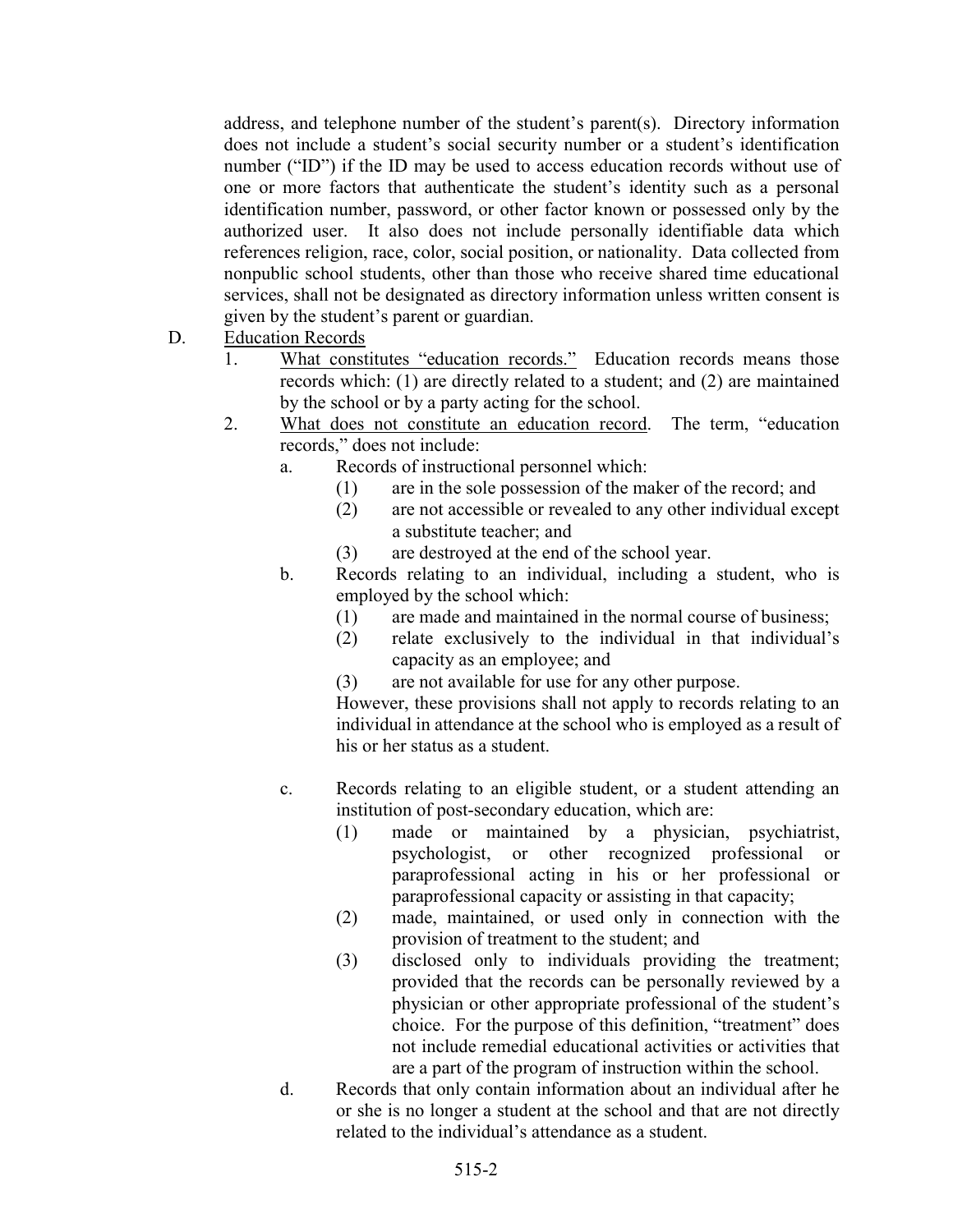### E. Eligible Student

"Eligible student" means a student who has attained eighteen (18) years of age or is attending an institution of post-secondary education.

F. Juvenile Justice System "Juvenile justice system" includes criminal justice agencies and the judiciary when involved in juvenile justice activities.

### G. Legitimate Educational Interest

"Legitimate educational interest" includes interest directly related to classroom instruction, teaching, student achievement and progress, discipline of a student, student health and welfare, and the ability to respond to a request for education data. It includes a person's need to know in order to:

- 1. Perform an administrative task required in the school or employee's contract or position description approved by the school board;
- 2. Perform a supervisory or instructional task directly related to the student's education; or
- 3. Perform a service or benefit for the student or the student's family such as health care, counseling, student job placement, or student financial aid.
- 4. Perform a task directly related to responding to a request for data.
- H. Parent

"Parent" means a parent of a student and includes a natural parent, a guardian, or an individual acting as a parent of the student in the absence of a parent or guardian. The school may presume the parent has the authority to exercise the rights provided herein, unless it has been provided with evidence that there is a state law or court order governing such matters as marriage dissolution, separation or child custody, or a legally binding instrument which provides to the contrary.

I. Personally Identifiable

"Personally identifiable" means that the data or information includes, but is not limited to: (a) a student's name; (b) the name of the student's parent or other family member; (c) the address of the student or student's family; (d) a personal identifier such as the student's social security number or student number or biometric record; (e) other direct identifiers, such as the student's date of birth, place of birth, and mother's maiden name; (f) other information that, alone or in combination, is linked or linkable to a specific student that would allow a reasonable person in the school community, who does not have personal knowledge of the relevant circumstances, to identify the student with reasonable certainty; or (g) information requested by a person who the school reasonably believes knows the identity of the student to whom the education record relates.

J. Record

"Record" means any information or data recorded in any way including, but not limited to, handwriting, print, computer media, video or audio tape, film, microfilm, and microfiche.

K. Responsible Authority

"Responsible authority" means administrator or designee.

L. Student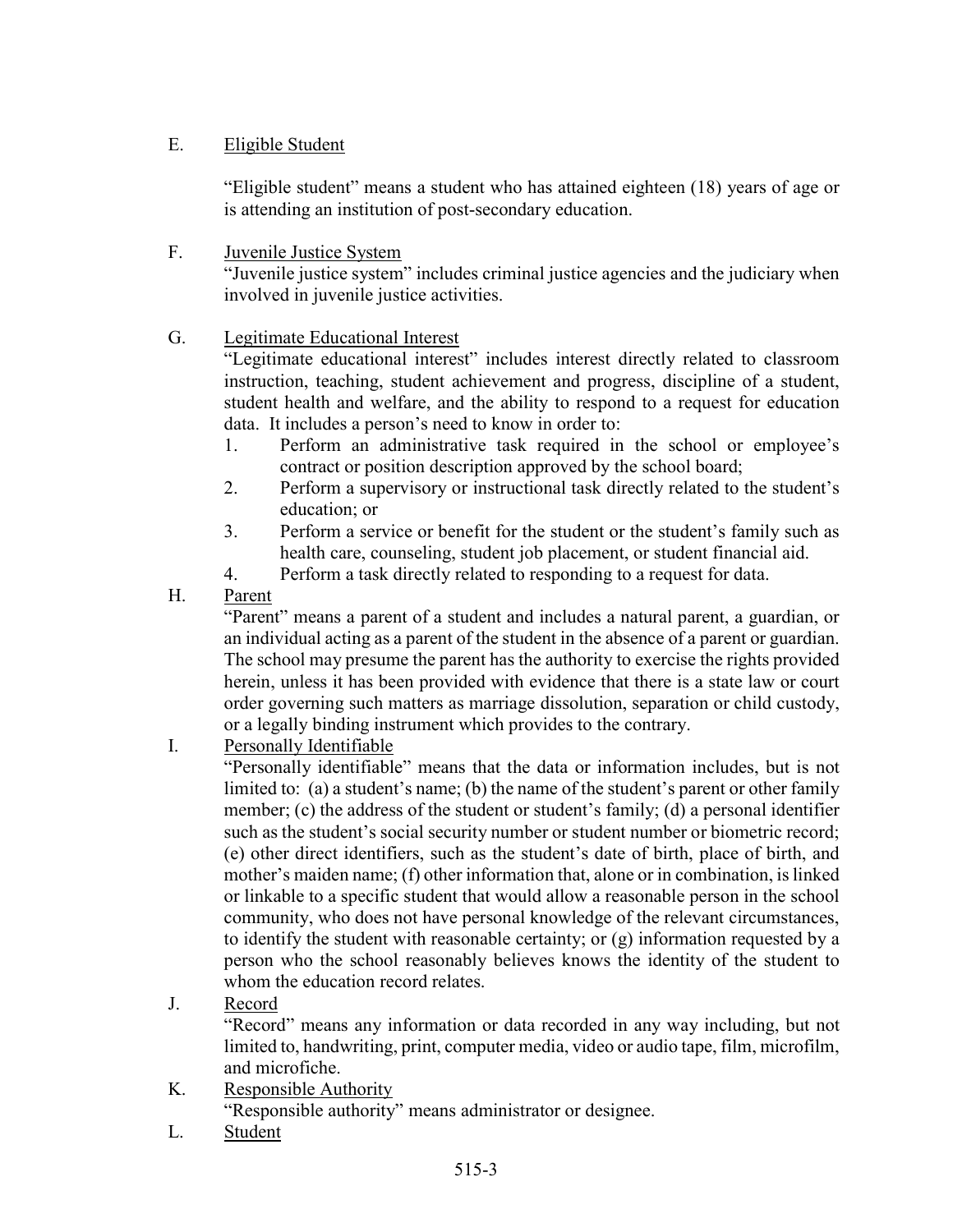"Student" includes any individual who is or has been in attendance, enrolled, or registered at the school and regarding whom the school maintains education records. Student also includes applicants for enrollment or registration at the school and individuals who receive shared time educational services from the school.

M. School Official

"School official" includes: (a) a person duly elected to the school board; (b) a person employed by the school board in an administrative, supervisory, instructional, or other professional position; (c) a person employed by the school board as a temporary substitute in a professional position for the period of his or her performance as a substitute; and (d) a person employed by, or under contract to, the school board to perform a special task such as a secretary, a clerk, a public information officer or data practices compliance official, an attorney, or an auditor for the period of his or her performance as an employee or contractor.

N. Summary Data

"Summary data" means statistical records and reports derived from data on individuals but in which individuals are not identified and from which neither their identities nor any other characteristic that could uniquely identify the individual is ascertainable.

O. Other Terms and Phrases All other terms and phrases shall be defined in accordance with applicable state and federal law or ordinary customary usage.

### IV. GENERAL CLASSIFICATION

State law provides that all data collected, created, received, or maintained by a school are public unless classified by state or federal law as not public or private or confidential. State law classifies all data on individuals maintained by a school which relates to a student as private data on individuals. This data may not be disclosed to parties other than the parent or eligible student without consent, except pursuant to a valid court order, certain state statutes authorizing access, and the provisions of 20 U.S.C. § 1232g and the regulations promulgated thereunder.

### V. STATEMENT OF RIGHTS

A. Rights of Parents and Eligible Students

Parents and eligible students have the following rights under this policy:

- 1. The right to inspect and review the student's education records;
- 2. The right to request the amendment of the student's education records to ensure that they are not inaccurate, misleading, or otherwise in violation of the student's privacy or other rights;
- 3. The right to consent to disclosures of personally identifiable information contained in the student's education records, except to the extent that such consent is not required for disclosure pursuant to this policy, state or federal law, or the regulations promulgated thereunder;
- 4. The right to refuse release of names, addresses, and home telephone numbers of students in grades 11 and 12 to military recruiting officers and post-secondary educational institutions;
- 5. The right to file a complaint with the U.S. Department of Education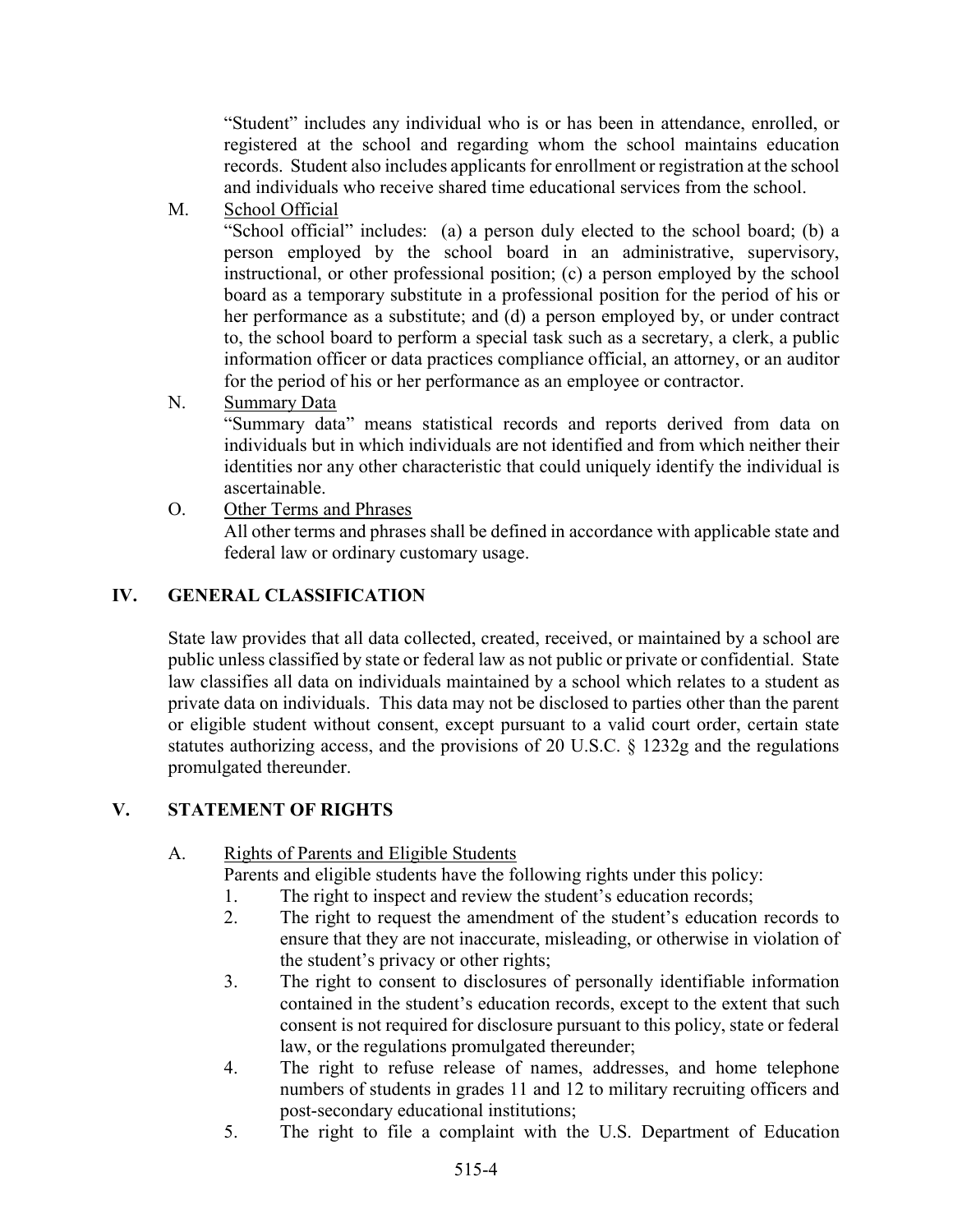concerning alleged failures by the school to comply with the federal law and the regulations promulgated thereunder;

- 6. The right to be informed about rights under the federal law; and
- 7. The right to obtain a copy of this policy at the location set forth in Section XXI of this policy.

### B. Eligible Students

All rights and protections given parents under this policy transfer to the student when he or she reaches eighteen (18) years of age or enrolls in an institution of post-secondary education. The student then becomes an "eligible student." However, the parents of an eligible student who is also a "dependent student" are entitled to gain access to the education records of such student without first obtaining the consent of the student. In addition, parents of an eligible student may be given access to education records in connection with a health or safety emergency if the disclosure meets the conditions of any provision set forth in 34 C.F.R. § 99.31(a).

# VI. DISCLOSURE OF EDUCATION RECORDS

### A. Consent Required for Disclosure

- 1. The school shall obtain a signed and dated written informed consent of the parent of a student or the eligible student before disclosing personally identifiable information from the education records of the student, except as provided herein.
- 2. The written consent required by this subdivision must be signed and dated by the parent of the student or the eligible student giving the consent and shall include:
	- a. a specification of the records to be disclosed;
	- b. the purpose or purposes of the disclosure;
	- c. the party or class of parties to whom the disclosure may be made; and
	- d. the consequences of giving informed consent;
	- e. if appropriate, a termination date for the consent.
- 3. When a disclosure is made under this subdivision:
	- a. if the parent or eligible student so requests, the school shall provide him or her with a copy of the records disclosed; and
	- b. if the parent of a student who is not an eligible student so requests, the school shall provide the student with a copy of the records disclosed.
- 4. A signed and dated written consent may include a record and signature in electronic form that:
	- a. identifies and authenticates a particular person as the source of the electronic consent; and
	- b. indicates such person's approval of the information contained in the electronic consent.
- 5. If the responsible authority seeks an individual's informed consent to the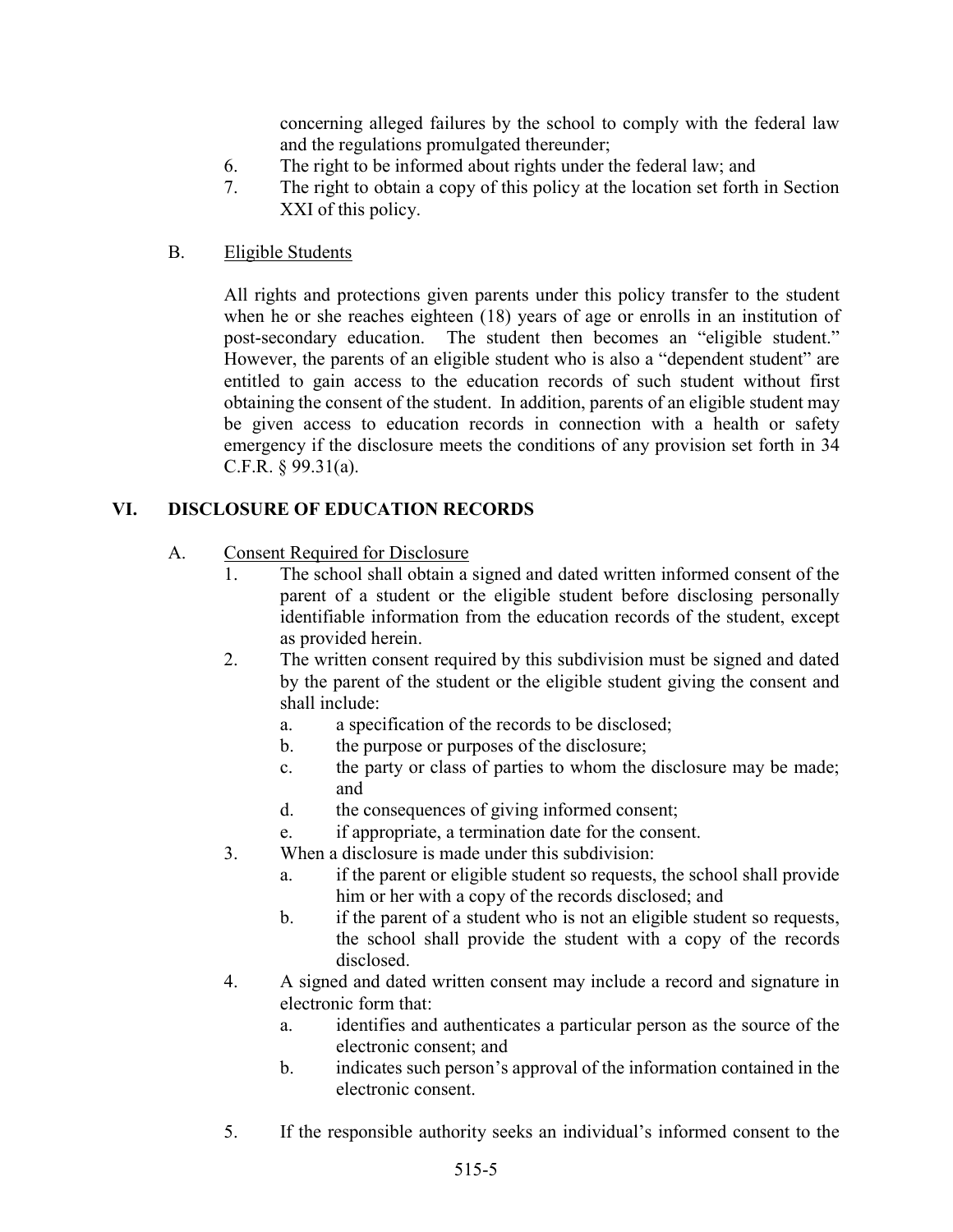release of private data to an insurer or the authorized representative of an insurer, informed consent shall not be deemed to have been given unless the statement is:

- a. in plain language;
- b. dated;
- c. specific in designating the particular persons or agencies the data subject is authorizing to disclose information about the data subject;
- d. specific as to the nature of the information the subject is authorizing to be disclosed;
- e. specific as to the persons or agencies to whom the subject is authorizing information to be disclosed;
- f. specific as to the purpose or purposes for which the information may be used by any of the parties named in Clause e. above, both at the time of the disclosure and at any time in the future; and
- g. specific as to its expiration date which should be within a reasonable time, not to exceed one year except in the case of authorizations given in connection with applications for: (i) life insurance or noncancellable or guaranteed renewable health insurance and identified as such, two years after the date of the policy, or (ii) medical assistance under Minn. Stat. Ch. 256B or Minnesota Care under Minn. Stat. Ch. 256L, which shall be ongoing during all terms of eligibility, for individualized education program health-related services provided by a school that are subject to third party reimbursement.
- 6. Eligible Student Consent

Whenever a student has attained eighteen (18) years of age or is attending an institution of post-secondary education, the rights accorded to and the consent required of the parent of the student shall thereafter only be accorded to and required of the eligible student, except as provided in Section V. of this policy.

#### B. Prior Consent for Disclosure Not Required

The school may disclose personally identifiable information from the education records of a student without the written consent of the parent of the student or the eligible student unless otherwise provided herein, if the disclosure is:

- 1. To other school officials, including teachers, within the school whom the school determines have a legitimate educational interest in such records;
- 2. To a contractor, consultant, volunteer, or other party to whom the school has outsourced institutional services or functions provided that the outside party:
	- a. performs an institutional service or function for which the school would otherwise use employees;
	- b. is under the direct control of the school with respect to the use and maintenance of education records; and
	- c. will not disclose the information to any other party without the prior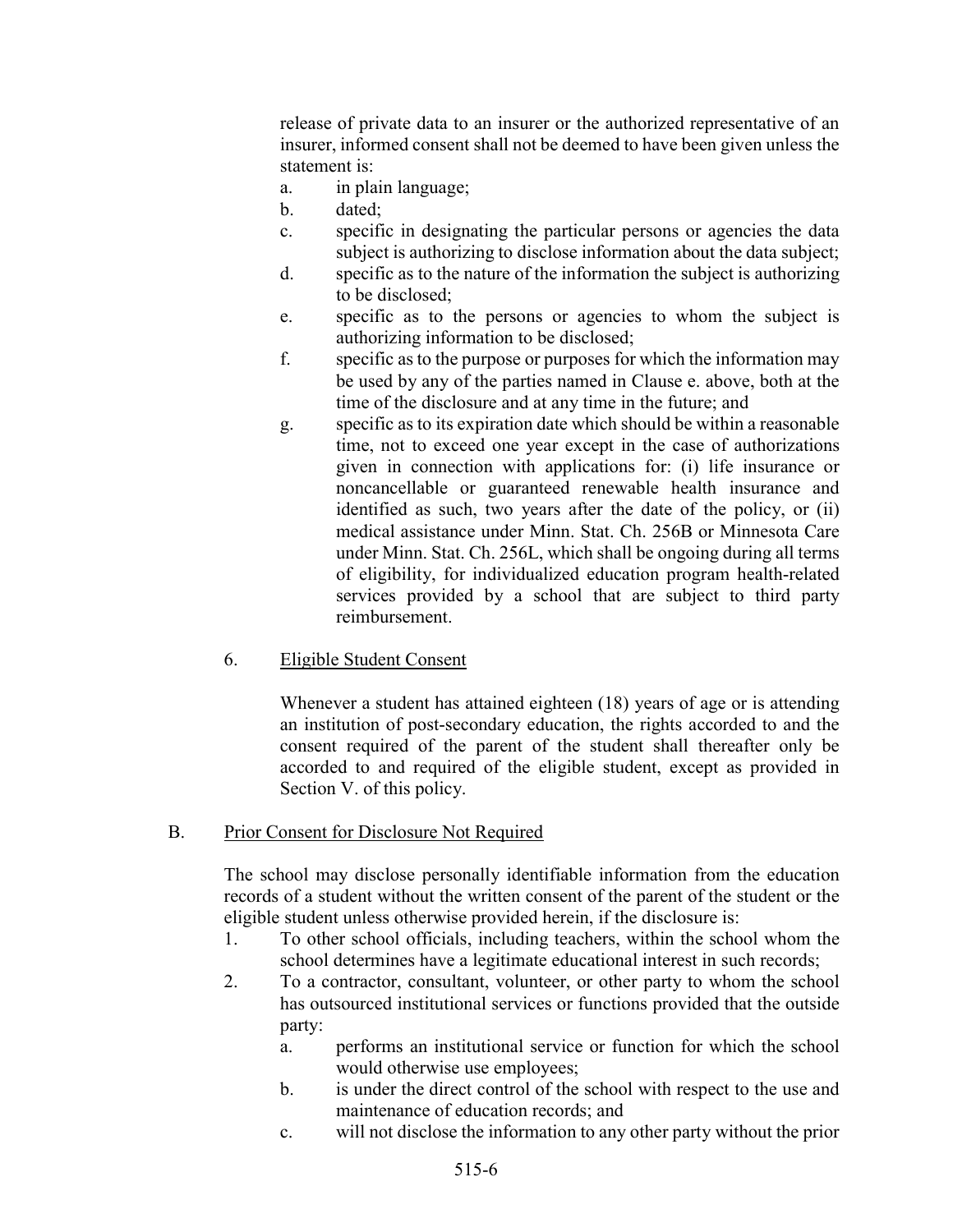consent of the parent or eligible student and uses the information only for the purposes for which the disclosure was made.

- 3. To officials of other schools, school districts, or post-secondary educational institutions in which the student seeks or intends to enroll, or is already enrolled, as long as the disclosure is for purposes related to the student's enrollment or transfer. The records shall include information about disciplinary action taken as a result of any incident in which the student possessed or used a dangerous weapon, and with proper annual notice (see Section XVII.), suspension and expulsion information pursuant to applicable legislation (currently Every Student Succeeds Act).
- 4. To authorized representatives of the Comptroller General of the United States, the Attorney General of the United States, the Secretary of the U.S. Department of Education, or the Commissioner of the State Department of Education or his or her representative, subject to the conditions relative to such disclosure provided under federal law;
- 5. In connection with financial aid for which a student has applied or has received, if the information is necessary for such purposes as to:
	- a. determine eligibility for the aid;
	- b. determine the amount of the aid;
	- c. determine conditions for the aid; or
	- d. enforce the terms and conditions of the aid.

"Financial aid" for purposes of this provision means a payment of funds provided to an individual or a payment in kind of tangible or intangible property to the individual that is conditioned on the individual's attendance at an educational agency or institution;

- 6. To state and local officials or authorities to whom such information is specifically allowed to be reported or disclosed pursuant to state statute adopted:
	- a. before November 19, 1974, if the allowed reporting or disclosure concerns the juvenile justice system and such system's ability to effectively serve the student whose records are released; or
	- b. after November 19, 1974, if the reporting or disclosure allowed by state statute concerns the juvenile justice system and the system's ability to effectively serve, prior to adjudication, the student whose records are released, provided the officials and authorities to whom the records are disclosed certify in writing to the school that the data will not be disclosed to any other party, except as provided by state law, without the prior written consent of the parent of the student. At a minimum, the school shall disclose the following information to the juvenile justice system under this paragraph: a student's full name, home address, telephone number, and date of birth; a student's school schedule, attendance record, and photographs, if any; and parents' names, home addresses, and telephone numbers.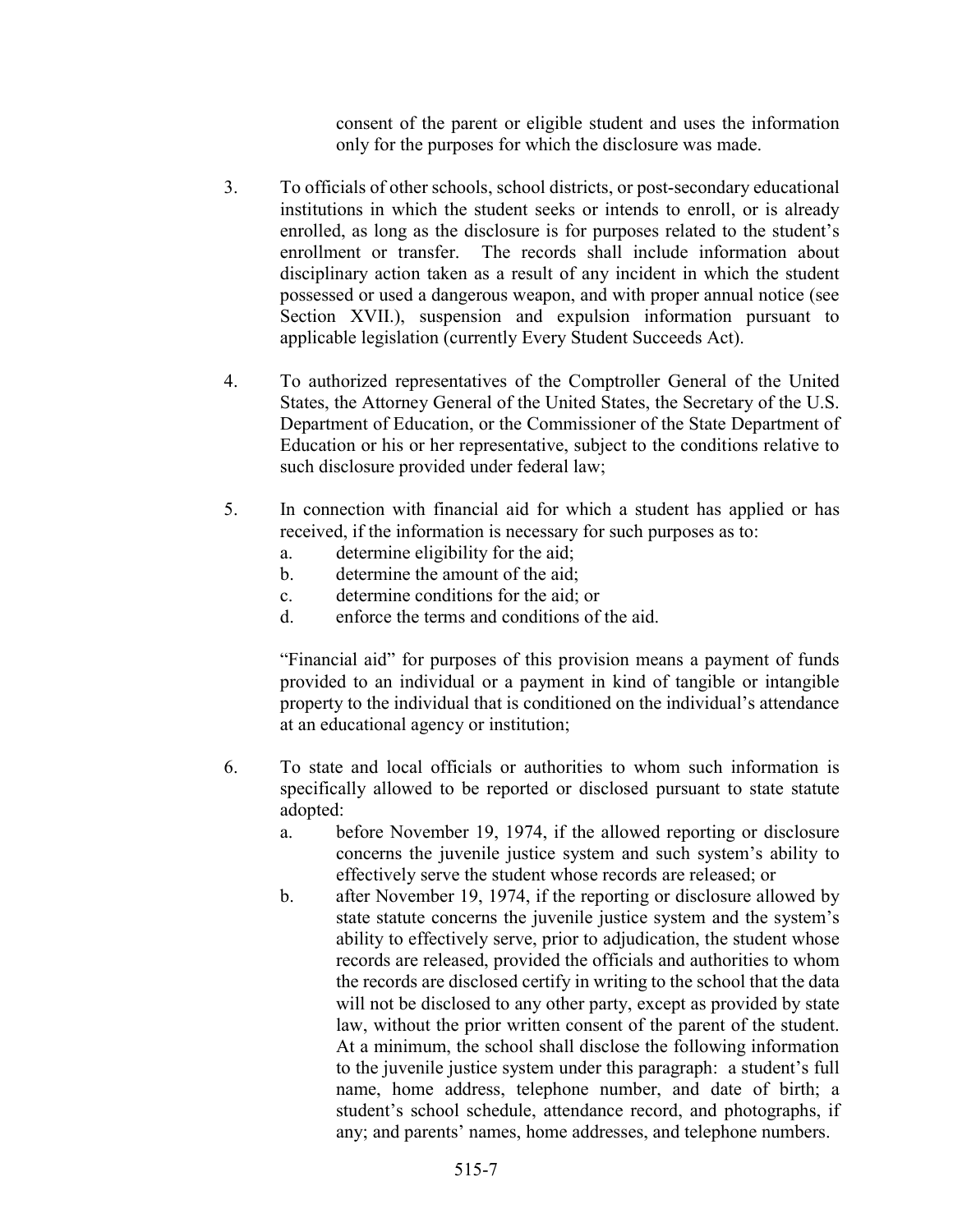- 7. To organizations conducting studies for or on behalf of educational agencies or institutions for the purpose of developing, validating, or administering predictive tests, administering student aid programs, or improving instruction; provided that the studies are conducted in a manner which does not permit the personal identification of parents or students by individuals other than representatives of the organization, the information is destroyed when no longer needed for the purposes for which the study was conducted, and the school enters into a written agreement with the organization that: (a) specifies the purpose, scope, and duration of the study or studies and the information to be disclosed; (b) requires the organization to use personally identifiable information from education records only to meet the purpose or purposes of the study as stated in the written agreement; (c) requires the organization to conduct the study in a manner that does not permit personal identification of parents and students by anyone other than representatives of the organization with legitimate interests; and (d) requires the organization to destroy or return to the school all personally identifiable information when information is no longer needed for the purposes for which the study was conducted and specifies the time period in which the information must be returned or destroyed. For purposes of this provision, the term, "organizations," includes, but is not limited to, federal, state, and local agencies and independent organizations. In the event the Department of Education determines that a third party outside of the school to whom information is disclosed violates this provision, the school may not allow that third party access to personally identifiable information from education records for at least five (5) years;
- 8. To accrediting organizations in order to carry out their accrediting functions;
- 9. To parents of a student eighteen (18) years of age or older if the student is a dependent of the parents for income tax purposes;
- 10. To comply with a judicial order or lawfully issued subpoena, provided, however, that the school makes a reasonable effort to notify the parent or eligible student of the order or subpoena in advance of compliance therewith so that the parent or eligible student may seek protective action, unless the disclosure is in compliance with a federal grand jury subpoena, or any other subpoena issued for law enforcement purposes, and the court or other issuing agency has ordered that the existence or the contents of the subpoena or the information furnished in response to the subpoena not be disclosed, or the disclosure is in compliance with an ex parte court order obtained by the United States Attorney General (or designee not lower than an Assistant Attorney General) concerning investigations or prosecutions of an offense listed in 18 U.S.C.  $\S$  2332b(g)(5)(B) or an act of domestic or international terrorism as defined in 18 U.S.C. § 2331, or a parent is a party to a court proceeding involving child abuse and neglect or dependency matters, and the order is issued in the context of the proceeding. If the school initiates legal action against a parent or student, it may disclose to the court, without a court order or subpoena, the education records of the student that are relevant for the school to proceed with the legal action as plaintiff. Also, if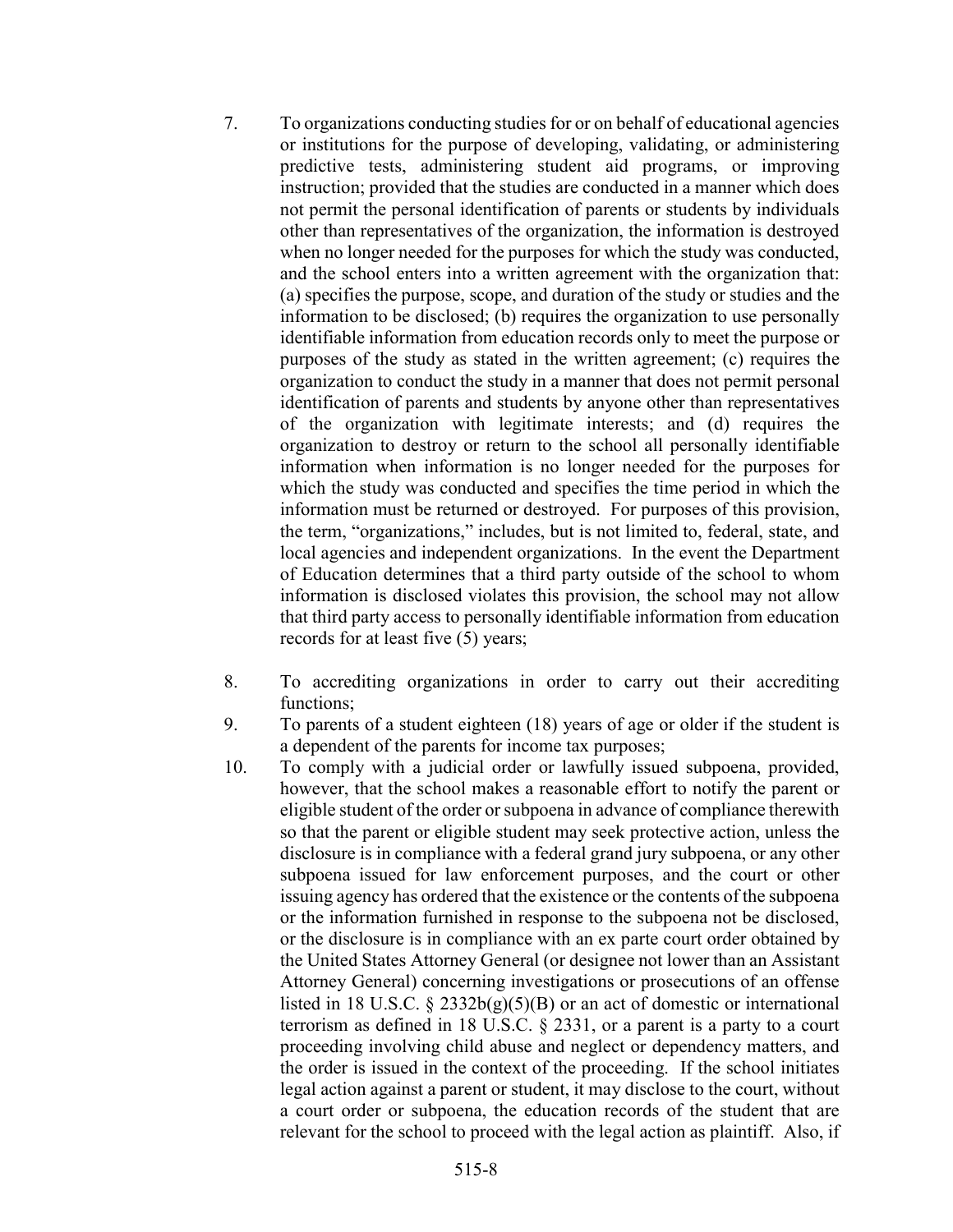a parent or eligible student initiates a legal action against the school, the school may disclose to the court, without a court order or subpoena, the student's education records that are relevant for the school to defend itself;

- 11. To appropriate parties, including parents of an eligible student, in connection with an emergency if knowledge of the information is necessary to protect the health, including the mental health, or safety of the student or other individuals. The decision is to be based upon information available at the time the threat occurs that indicates that there is an articulable and significant threat to the health or safety of a student or other individuals. In making a determination whether to disclose information under this section, the school may take into account the totality of the circumstances pertaining to a threat and may disclose information from education records to any person whose knowledge of the information is necessary to protect the health or safety of the student or other students. A record of this disclosure must be maintained pursuant to Section XIII.E. of this policy. In addition, an educational agency or institution may include in the education records of a student appropriate information concerning disciplinary action taken against the student for conduct that posed a significant risk to the safety or well-being of that student, other students, or other members of the school community. This information may be disclosed to teachers and school officials within the school and/or teachers and school officials in other schools who have legitimate educational interests in the behavior of the student;
- 12. To the juvenile justice system if information about the behavior of a student who poses a risk of harm is reasonably necessary to protect the health or safety of the student or other individuals;
- 13. Information the school has designated as "directory information" pursuant to Section VII. of this policy;
- 14. To military recruiting officers and post-secondary educational institutions pursuant to Section XI of this policy;
- 15. To the parent of a student who is not an eligible student or to the student himself or herself;
- 16. To appropriate health authorities to the extent necessary to administer immunization programs and for bona fide epidemiologic investigations which the commissioner of health determines are necessary to prevent disease or disability to individuals in the public educational agency or institution in which the investigation is being conducted;
- 17. To volunteers who are determined to have a legitimate educational interest in the data and who are conducting activities and events sponsored by or endorsed by the educational agency or institution for students or former students;
- 18. To the juvenile justice system, on written request that certifies that the information will not be disclosed to any other person except as authorized by law without the written consent of the parent of the student:
	- a. the following information about a student must be disclosed: a student's full name, home address, telephone number, date of birth; a student's school schedule, daily attendance record, and photographs, if any; and any parents' names, home addresses, and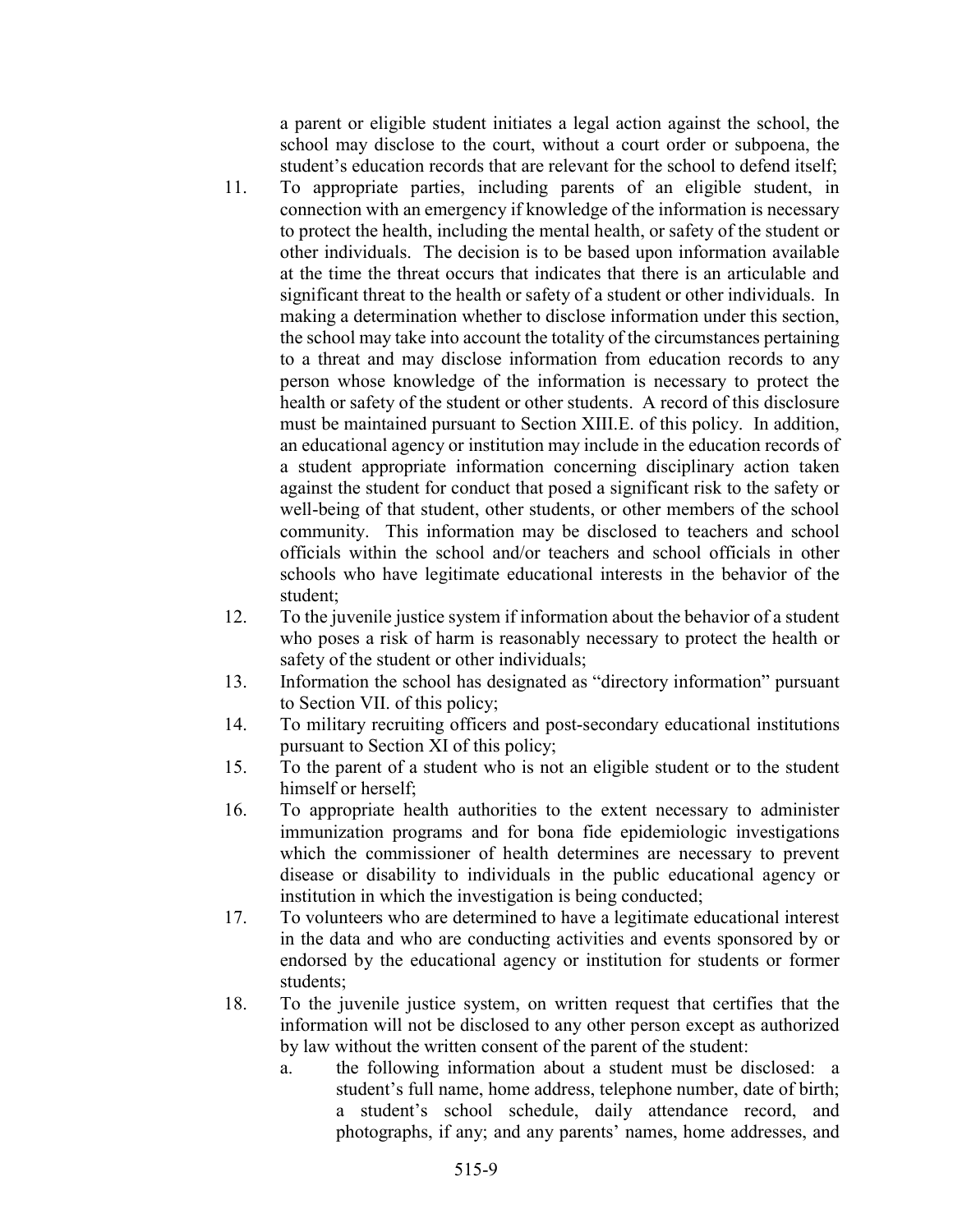telephone numbers;

b. the existence of the following information about a student, not the actual data or other information contained in the student's education record, may be disclosed provided that a request for access must be submitted on the statutory form and it must contain an explanation of why access to the information is necessary to serve the student: (1) use of a controlled substance, alcohol, or tobacco; (2) assaultive or threatening conduct that could result in dismissal from school under the Pupil Fair Dismissal Act; (3) possession or use of weapons or look-alike weapons; (4) theft; or (5) vandalism or other damage to property. Prior to releasing this information, the principal or chief administrative officer of a school who receives such a request must, to the extent permitted by federal law, notify the student's parent or guardian by certified mail of the request to disclose information. If the student's parent or guardian notifies the school official of an objection to the disclosure within ten (10) days of receiving certified notice, the school official must not disclose the information and instead must inform the requesting member of the juvenile justice system of the objection. If no objection from the parent or guardian is received within fourteen (14) days, the school official must respond to the request for information.

The written requests of the juvenile justice system member(s), as well as a record of any release, must be maintained in the student's file;

19. To the administrator and to any counselor directly supervising or reporting on the behavior or progress of the student if it is information from a disposition order received by the administrator under Minn. Stat. § 260B.171, Subd. 3. The administrator must notify the counselor immediately and must place the disposition order in the student's permanent education record. The administrator also must notify immediately any teacher or administrator who directly supervises or reports on the behavior or progress of the student whom the administrator believes needs the information to work with the student in an appropriate manner, to avoid being needlessly vulnerable, or to protect other persons from needless vulnerability. The administrator may also notify other school employees, substitutes, and volunteers who are in direct contact with the student if the administrator determines that these individual need the information to work with the student in an appropriate manner, to avoid being needlessly vulnerable, or to protect other persons from needless vulnerability. Such notices from the administrator must identify the student, outline the offense, and describe any conditions of probation about which the school must provide information if this information is provided in the disposition order. Disposition order information received is private educational data received for the limited purpose of serving the educational needs of the student and protecting students and staff. The information may not be further disseminated by the counselor, teacher, administrator, staff member, substitute, or volunteer except as necessary to serve the student, to protect students and staff, or as otherwise required by law, and only to the student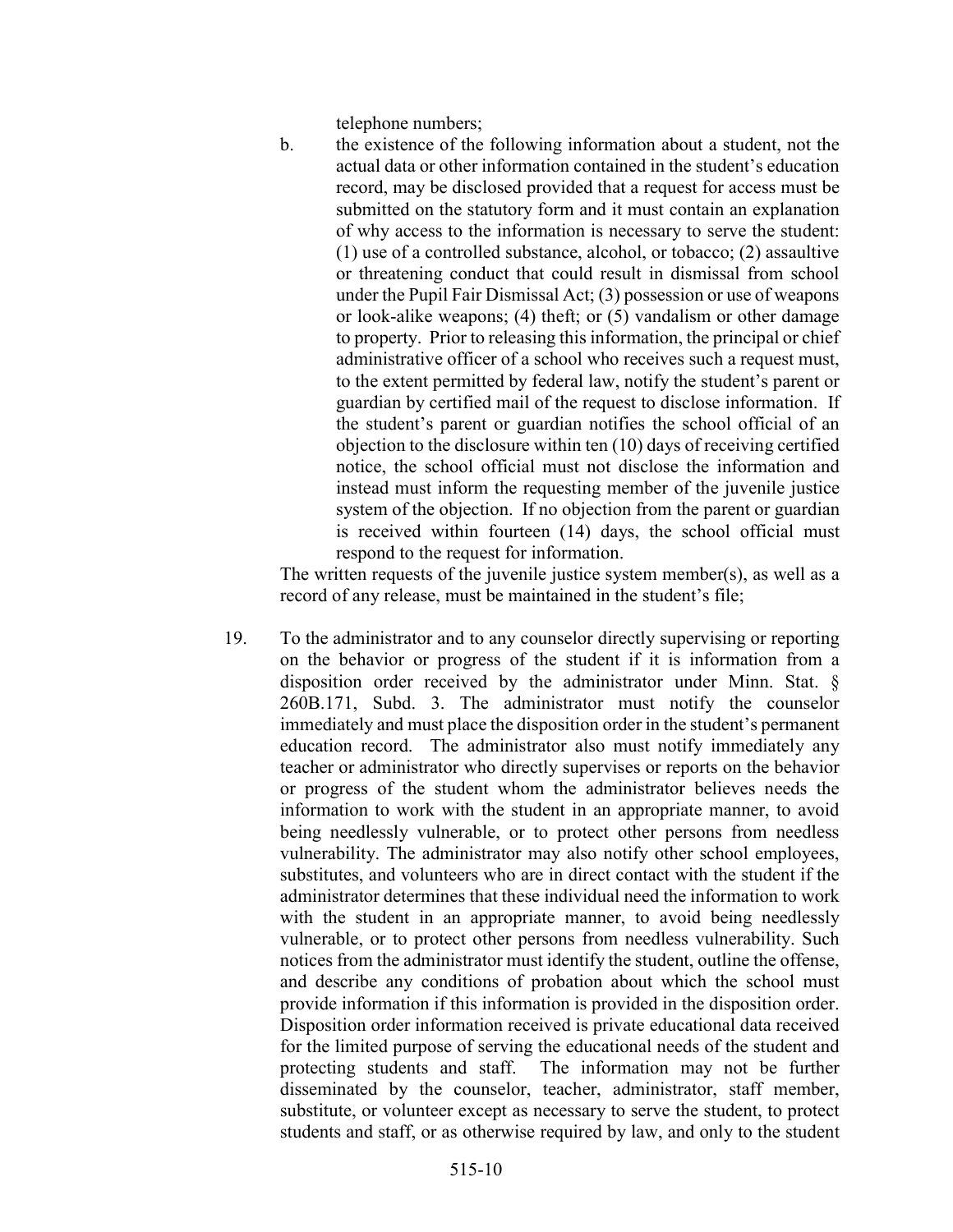or the student's parent or guardian;

20. To the director where the student attends if it is information from a peace officer's record of children received by the director under Minn. Stat. § 260B.171, Subd. 5. The administrator must place the information in the student's education record. The administrator also must notify immediately any teacher, counselor, or administrator directly supervising the student whom the principal believes needs the information to work with the student in an appropriate manner, to avoid being needlessly vulnerable, or to protect other persons from needless vulnerability. The administrator may also notify other employees, substitutes, and volunteers who are in direct contact with the student if the director determines that these individuals need the information to work with the student in an appropriate manner, to avoid being needlessly vulnerable, or to protect other persons from needless vulnerability. Such notices from the principal must identify the student and describe the alleged offense if this information is provided in the police officer's notice. Police officer's record information received is private educational data received for the limited purpose of serving the educational needs of the student and protecting students and staff. The information must not be further disseminated by the counselor, teacher administrator, staff member, substitute, or volunteer except to communicate with the student or the student's parent or guardian as necessary to serve the student, to protect students and staff, or as otherwise required by law.

The administrator must delete the police officer's record from the student's education record, destroy the data, and make reasonable efforts to notify any teacher, counselor, staff member, administrator, substitute, or volunteer who received information from the police officer's record if the county attorney determines not to proceed with a petition or directs the student into a diversion or mediation program or if a juvenile court makes a decision on a petition and the county attorney or juvenile court notifies the administrator of such action; or

- 21. To the Secretary of Agriculture, or authorized representative from the Food and Nutrition Service or contractors acting on behalf of the Food and Nutrition Service, for the purposes of conducting program monitoring, evaluations, and performance measurements of state and local educational and other agencies and institutions receiving funding or providing benefits of one or more programs authorized under the National School Lunch Act or the Child Nutrition Act of 1966 for which the results will be reported in an aggregate form that does not identify any individual, on the conditions that: (a) any data collected shall be protected in a manner that will not permit the personal identification of students and their parents by other than the authorized representatives of the Secretary; and (b) any personally identifiable data shall be destroyed when the data are no longer needed for program monitoring, evaluations, and performance measurements.
- 22. To an agency caseworker or other representative of a State or local child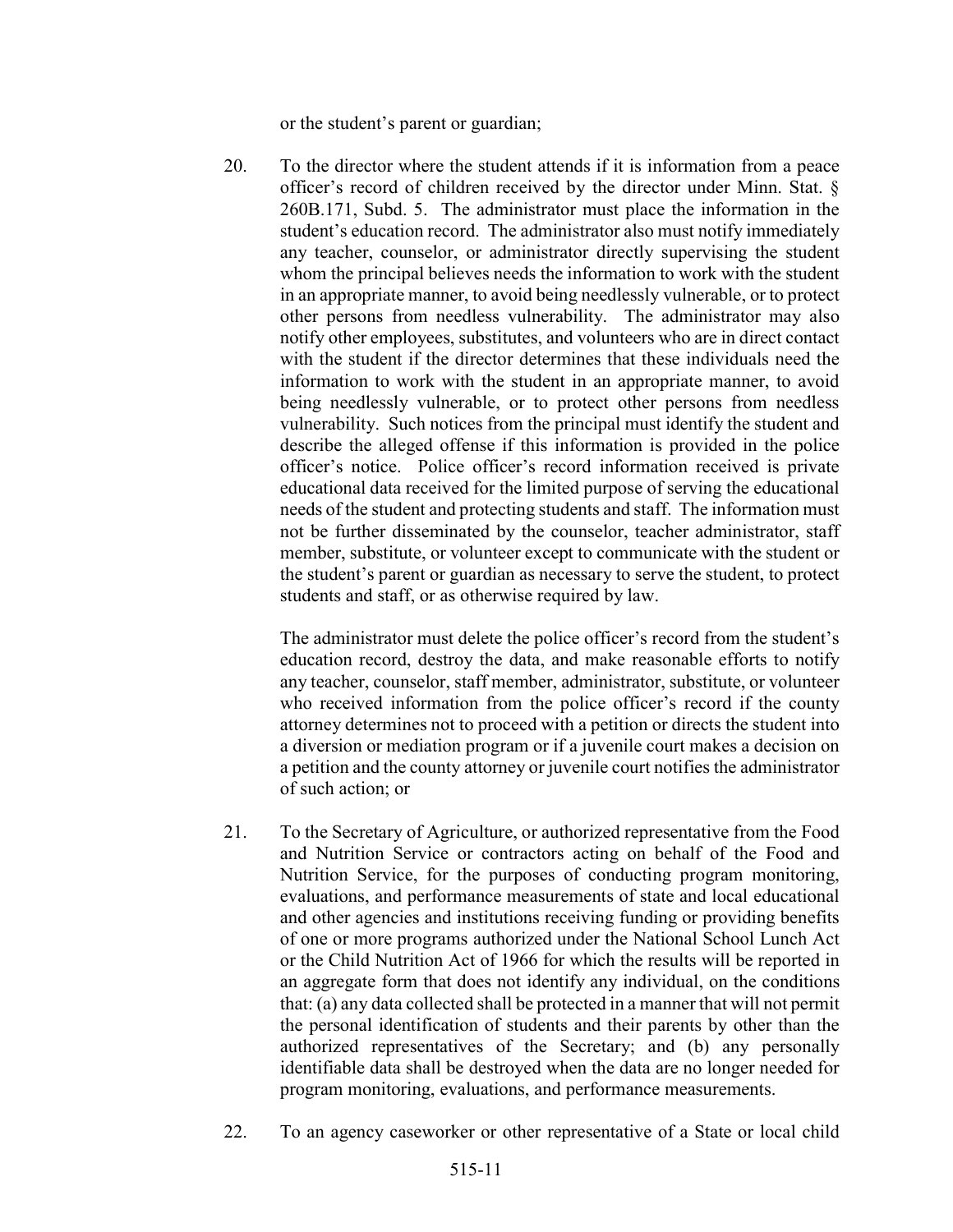welfare agency, or tribal organization (as defined in section 450b of Title 25), who has the right to access a student's case plan, as defined and determined by the State or tribal organization, when such agency or organization is legally responsible, in accordance with State or tribal law, for the care and protection of the student, provided that the education records, or the personally identifiable information contained in such records, of the student will not be disclosed by such agency or organization, except to an individual or entity engaged in addressing the student's education needs and authorized by such agency or organization to receive such disclosure and such disclosure is consistent with the State or tribal laws applicable to protecting the confidentiality of a student's education records.

#### C. Nonpublic School Students

The school may disclose personally identifiable information from the education records of a nonpublic school student, other than a student who receives shared time educational services, without the written consent of the parent of the student or the eligible student unless otherwise provided herein, if the disclosure is:

- 1. Pursuant to a valid court order;
- 2. Pursuant to a statute specifically authorizing access to the private data; or
- 3. To appropriate health authorities to the extent necessary to administer immunization programs and for bona fide epidemiological investigations which the commissioner of health determines are necessary to prevent disease or disability to individuals in the public educational agency or institution in which the investigation is being conducted.

#### VII. RELEASE OF DIRECTORY INFORMATION

#### A. Classification

Directory information is public except as provided herein.

B. Former Students

Unless a former student validly opted out of the release of directory information while the student was in attendance and has not rescinded the opt out request at any time, the school may disclose directory information from the education records generated by it regarding the former student without meeting the requirements of Paragraph C. of this section. In addition, under an explicit exclusion from the definition of an "education record," the school may release records that only contain information about an individual obtained after he or she is no longer a student at the school and that are not directly related to the individual's attendance as a student (e.g., a student's activities as an alumnus of the school).

C. Present Students and Parents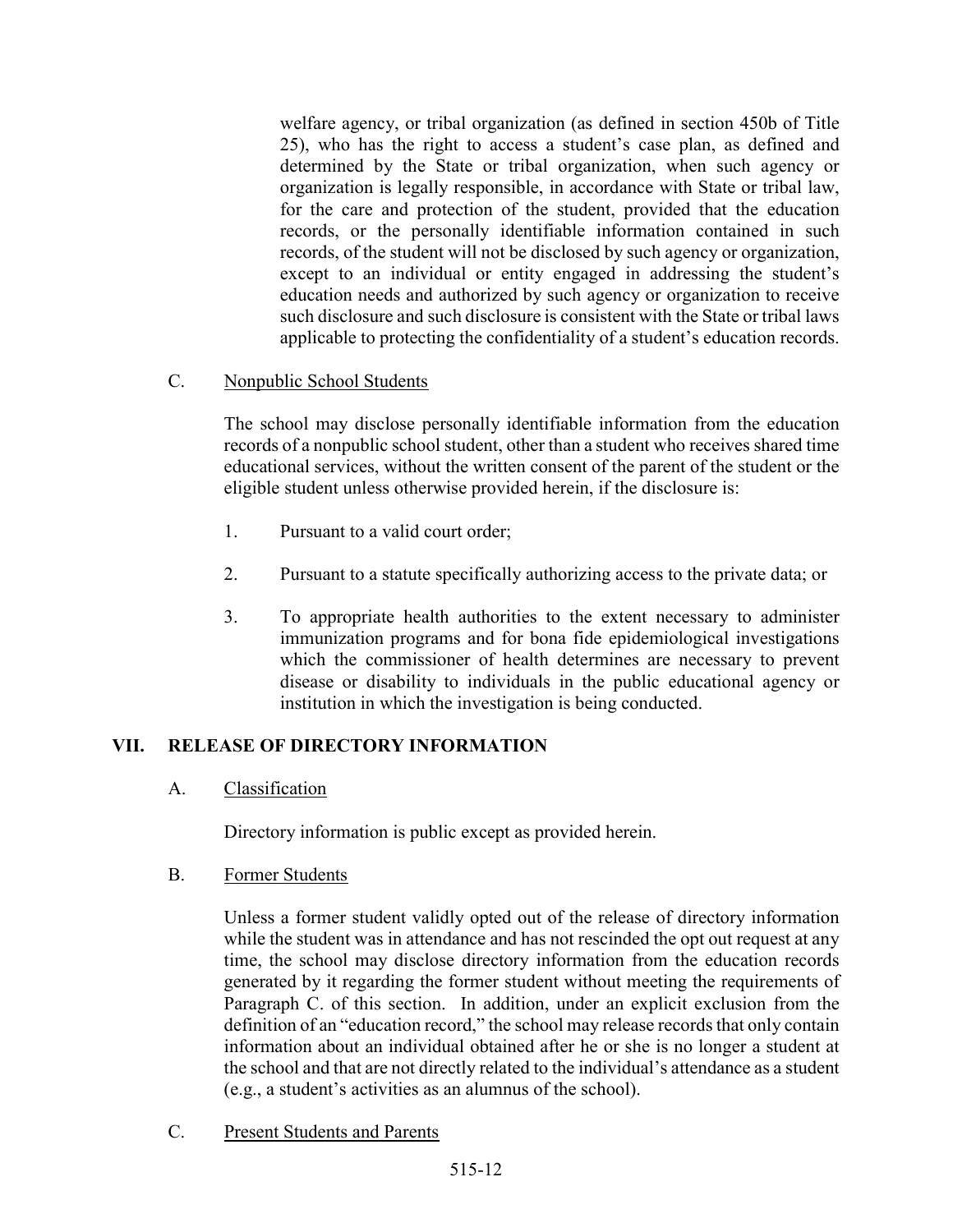The school may disclose directory information from the education records of a student and information regarding parents without prior written consent of the parent of the student or eligible student, except as provided herein. Prior to such disclosure the school shall:

- 1. Give public notice by any means that are reasonably likely to inform the parents and eligible students of:
	- a. the types of personally identifiable information regarding students and/or parents that the school has designated as directory information;
	- b. the parent's or eligible student's right to refuse to let the school designate any or all of those types of information about the student and/or the parent as directory information; and
	- c. the period of time in which a parent or eligible student has to notify the school in writing that he or she does not want any or all of those types of information about the student and/or the parent designated as directory information.
- 2. Allow a reasonable period of time after such notice has been given for a parent or eligible student to inform the school in writing that any or all of the information so designated should not be disclosed without the parent's or eligible student's prior written consent, except as provided in Section VI. of this policy.
- 3. A parent or eligible student may not opt out of the directory information disclosures to prevent the school from disclosing or requiring the student to disclose the student's name, identifier, or school e-mail address in a class in which the student is enrolled.
- 4. The school shall not disclose or confirm directory information without meeting the written consent requirements contained in Section VI.A. of this policy if a student's social security number or other non-directory information is used alone or in combination with other data elements to identify or help identify the student or the student's records.

### D. Procedure for Obtaining Nondisclosure of Directory Information

The parent's or eligible student's written notice shall be directed to the responsible authority and shall include the following:

- 1. Name of the student and/or parent, as appropriate;
- 2. Home address;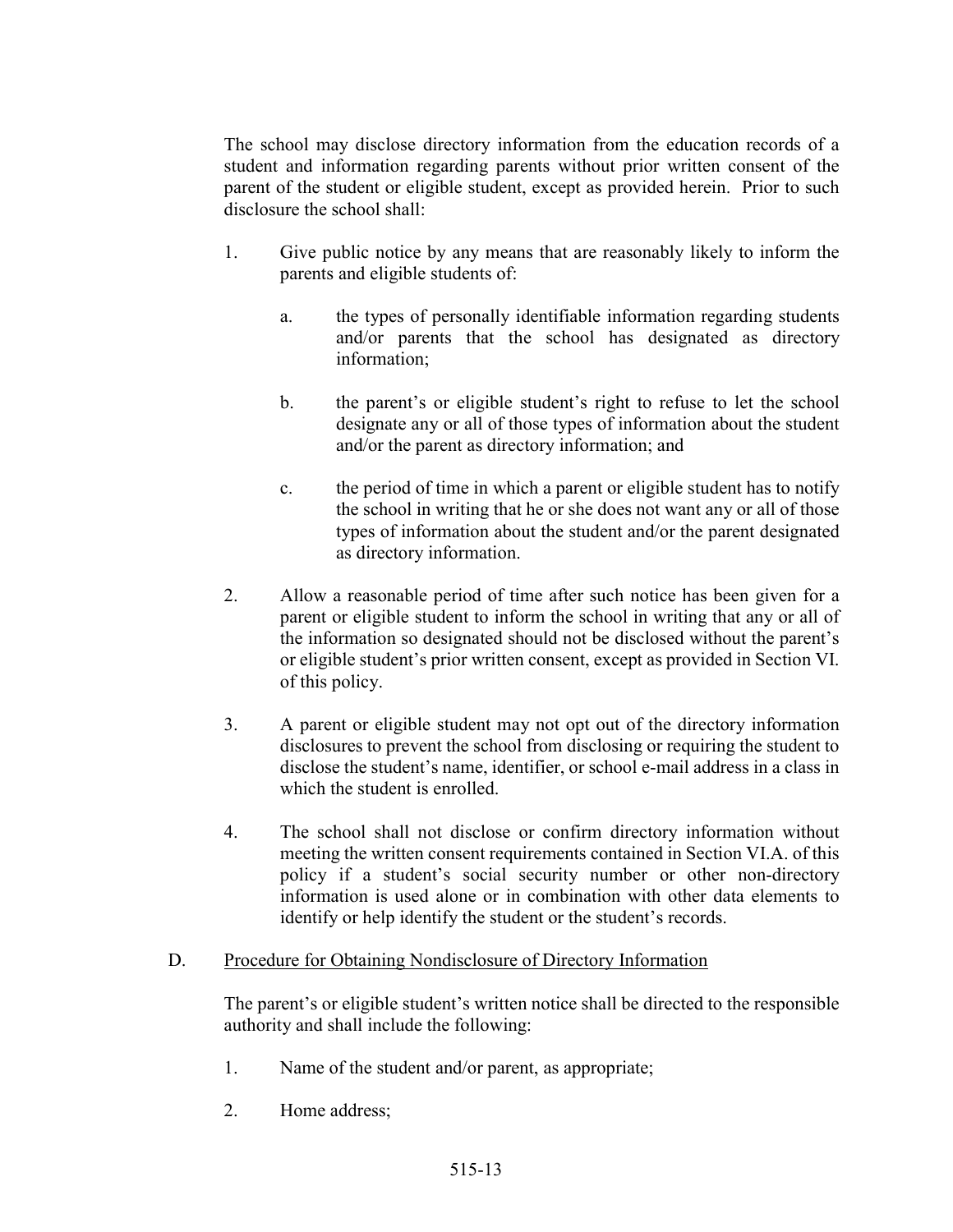- 3. School presently attended by student;
- 4. Parent's legal relationship to student, if applicable; and
- 5. Specific categories of directory information to be made not public without the parent's or eligible student's prior written consent, which shall only be applicable for that school year.
- E. Duration

The designation of any information as directory information about a student or parents will remain in effect for the remainder of the school year unless the parent or eligible student provides the written notifications provided herein.

#### VIII. DISCLOSURE OF PRIVATE RECORDS

A. Private Records

For the purposes herein, education records are records which are classified as private data on individuals by state law and which are accessible only to the student who is the subject of the data and the student's parent if the student is not an eligible student. The school may not disclose private records or their contents except as summary data, or except as provided in Section VI. of this policy, without the prior written consent of the parent or the eligible student. The school will use reasonable methods to identify and authenticate the identity of parents, students, school officials, and any other party to whom personally identifiable information from education records is disclosed.

#### B. Private Records Not Accessible to Parent

In certain cases state law intends, and clearly provides, that certain information contained in the education records of the school pertaining to a student be accessible to the student alone, and to the parent only under special circumstances, if at all.

- 1. The responsible authority may deny access to private data by a parent when a minor student who is the subject of that data requests that the responsible authority deny such access. The minor student's request must be submitted in writing setting forth the reasons for denying access to the parent and must be signed by the minor. Upon receipt of such request the responsible authority shall determine if honoring the request to deny the parent access would be in the best interest of the minor data subject. In making this determination the responsible authority shall consider the following factors:
	- a. whether the minor is of sufficient age and maturity to be able to explain the reasons for and understand the consequences of the request to deny access;
	- b. whether the personal situation of the minor is such that denying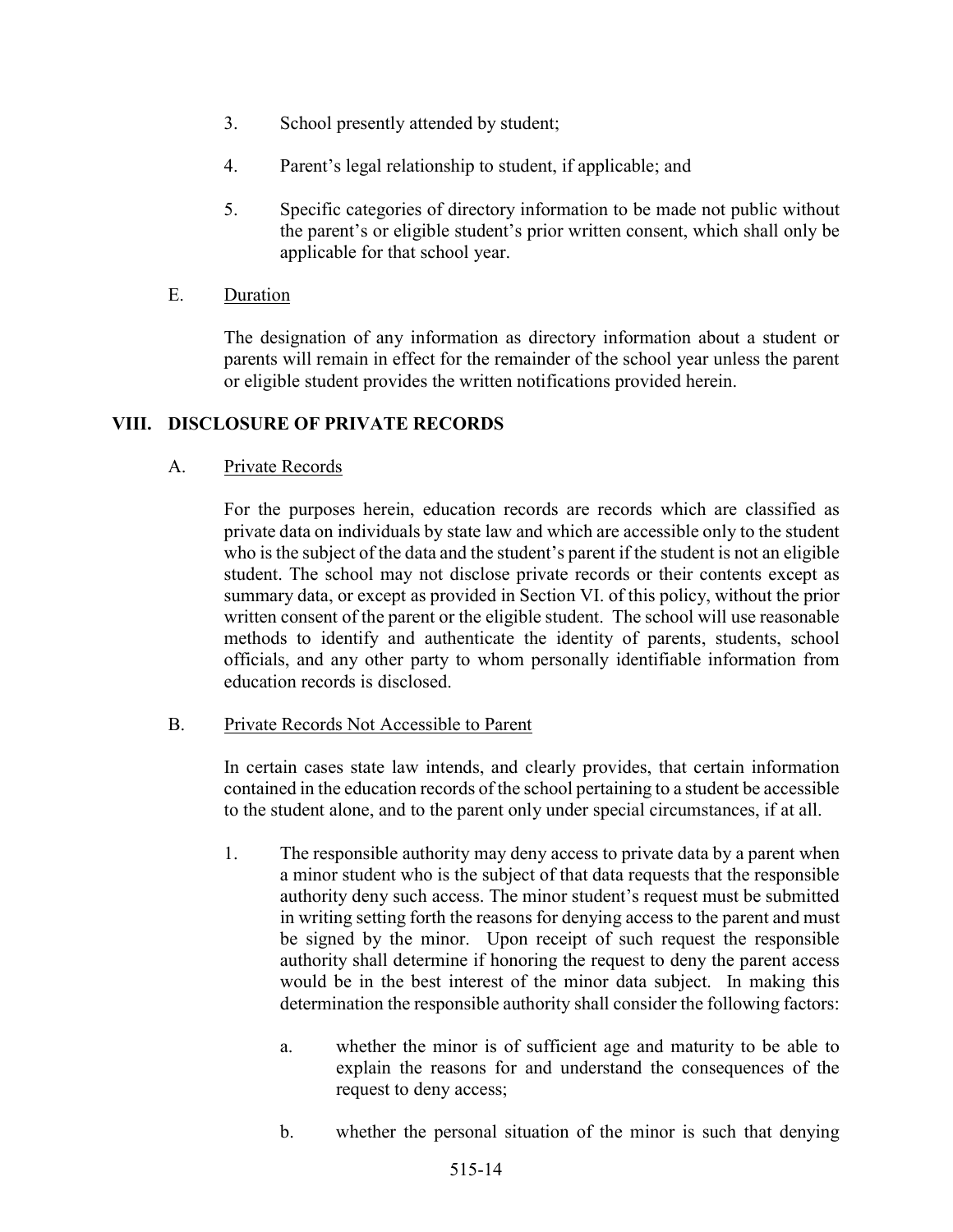parental access may protect the minor data subject from physical or emotional harm;

- c. whether there are grounds for believing that the minor data subject's reasons for precluding parental access are reasonably accurate;
- d. whether the data in question is of such a nature that disclosure of it to the parent may lead to physical or emotional harm to the minor data subject; and
- e. whether the data concerns medical, dental or other health services provided pursuant to Minn. Stat. §§ 144.341-144.347, in which case the data may be released only if the failure to inform the parent would seriously jeopardize the health of the minor.
- C. Private Records Not Accessible to Student

Students shall not be entitled to access to private data concerning financial records and statements of the student's parent or any information contained therein.

# IX. DISCLOSURE OF CONFIDENTIAL RECORDS

A. Confidential Records

Confidential records are those records and data contained therein which are made not public by state or federal law, and which are inaccessible to the student and the student's parents or to an eligible student.

### B. Reports Under the Maltreatment of Minors Reporting Act

Pursuant to Minn. Stat. § 626.556, written copies of reports pertaining to a neglected and/or physically and/or sexually abused child shall be accessible only to the appropriate welfare and law enforcement agencies. In respect to other parties, such data shall be confidential and will not be made available to the parent or the subject individual by the school. The subject individual, however, may obtain a copy of the report from either the local welfare agency, county sheriff, or the local police department subject to the provisions of Minn. Stat. § 626.556, Subd. 11.

Regardless of whether a written report is made under Minn. Stat. § 626.556, Subd. 7, as soon as practicable after a school receives information regarding an incident that may constitute maltreatment of a child in a school facility, the school shall inform the parent, legal guardian, or custodian of the child that an incident occurred that may constitute maltreatment of the child, when the incident occurred, and the nature of the conduct that may constitute maltreatment.

C. Investigative Data

Data collected by the school as part of an active investigation undertaken for the purpose of the commencement or defense of pending civil legal action, or which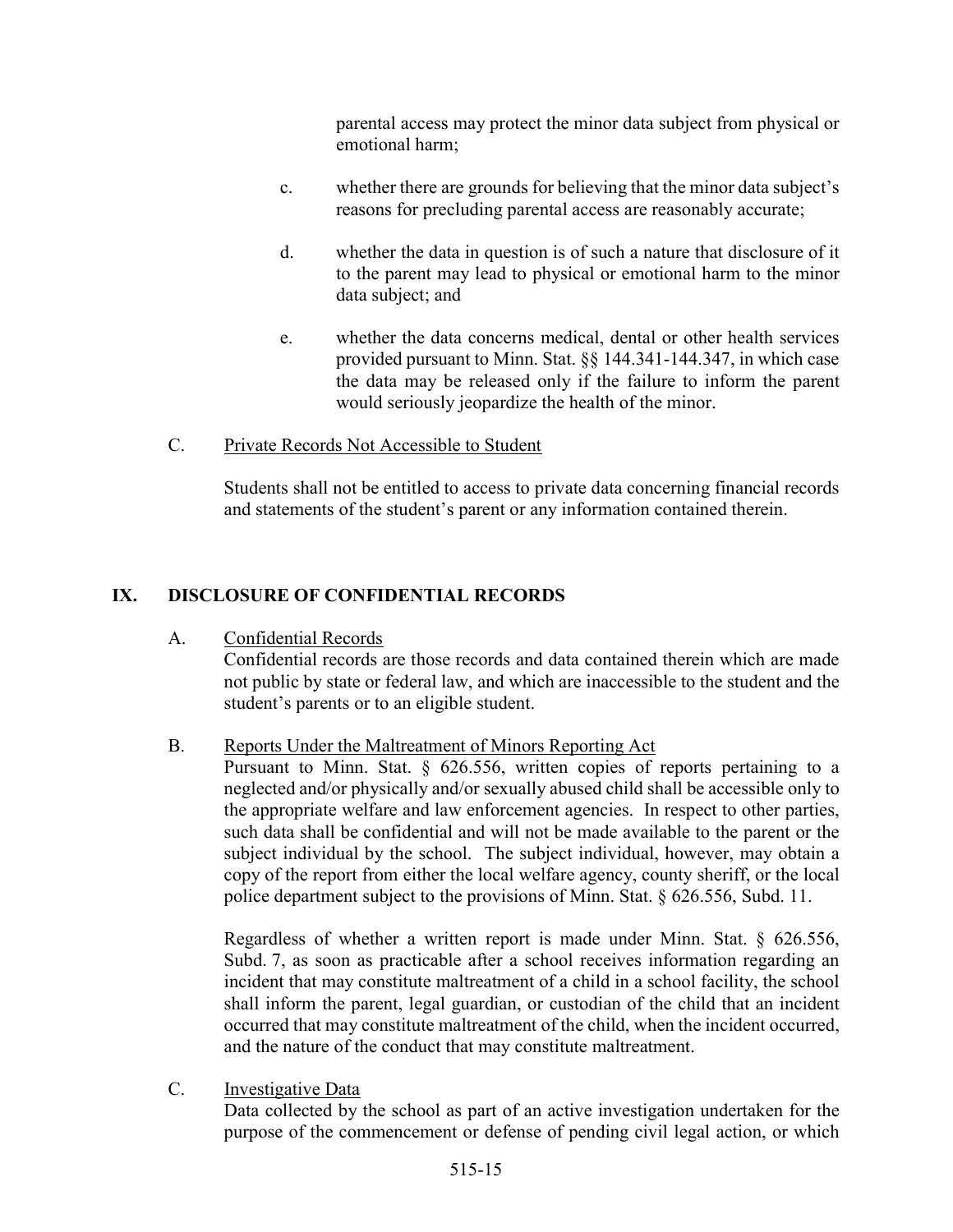are retained in anticipation of a pending civil legal action are classified as protected nonpublic data in the case of data not on individuals, and confidential data in the case of data on individuals.

- 1. The school may make any data classified as protected non-public or confidential pursuant to this subdivision accessible to any person, agency, or the public if the school determines that such access will aid the law enforcement process, promote public health or safety, or dispel widespread rumor or unrest.
- 2. A complainant has access to a statement he or she provided to the school.
- 3. Parents or eligible students may have access to investigative data of which the student is the subject, but only to the extent the data is not inextricably intertwined with data about other school students, school employees, and/or attorney data as defined in Minn. Stat. § 13.393.
- 4. Once a civil investigation becomes inactive, civil investigative data becomes public unless the release of the data would jeopardize another pending civil legal action, except for those portions of such data that are classified as not public data under state or federal law. Any civil investigative data presented as evidence in court or made part of a court record shall be public. For purposes of this provision, a civil investigation becomes inactive upon the occurrence of any of the following events:
	- a. a decision by the school, or by the chief attorney for the school, not to pursue the civil legal action. However, such investigation may subsequently become active if the school or its attorney decides to renew the civil legal action;
	- b. the expiration of the time to file a complaint under the statute of limitations or agreement applicable to the civil legal action; or
	- c. the exhaustion or expiration of rights of appeal by either party to the civil legal action.
- 5. A "pending civil legal action" for purposes of this subdivision is defined as including, but not limited to, judicial, administrative, or arbitration proceedings.
- D. Chemical Abuse Records

To the extent the school maintains records of the identity, diagnosis, prognosis, or treatment of any student which are maintained in connection with the performance of any drug abuse prevention function conducted, regulated, or directly or indirectly assisted by any department or agency of the United States, such records are classified as confidential and shall be disclosed only for the purposes and under the circumstances expressly authorized by law.

### X. DISCLOSURE OF SCHOOL RECORDS PRIOR TO EXCLUSION OR EXPULSION HEARING

At a reasonable time prior to any exclusion or expulsion hearing, the student and the student's parent or guardian or representative shall be given access to all school records pertaining to the student, including any tests or reports upon which the action proposed by the school may be based, pursuant to the Minnesota Pupil Fair Dismissal Act, Minn. Stat.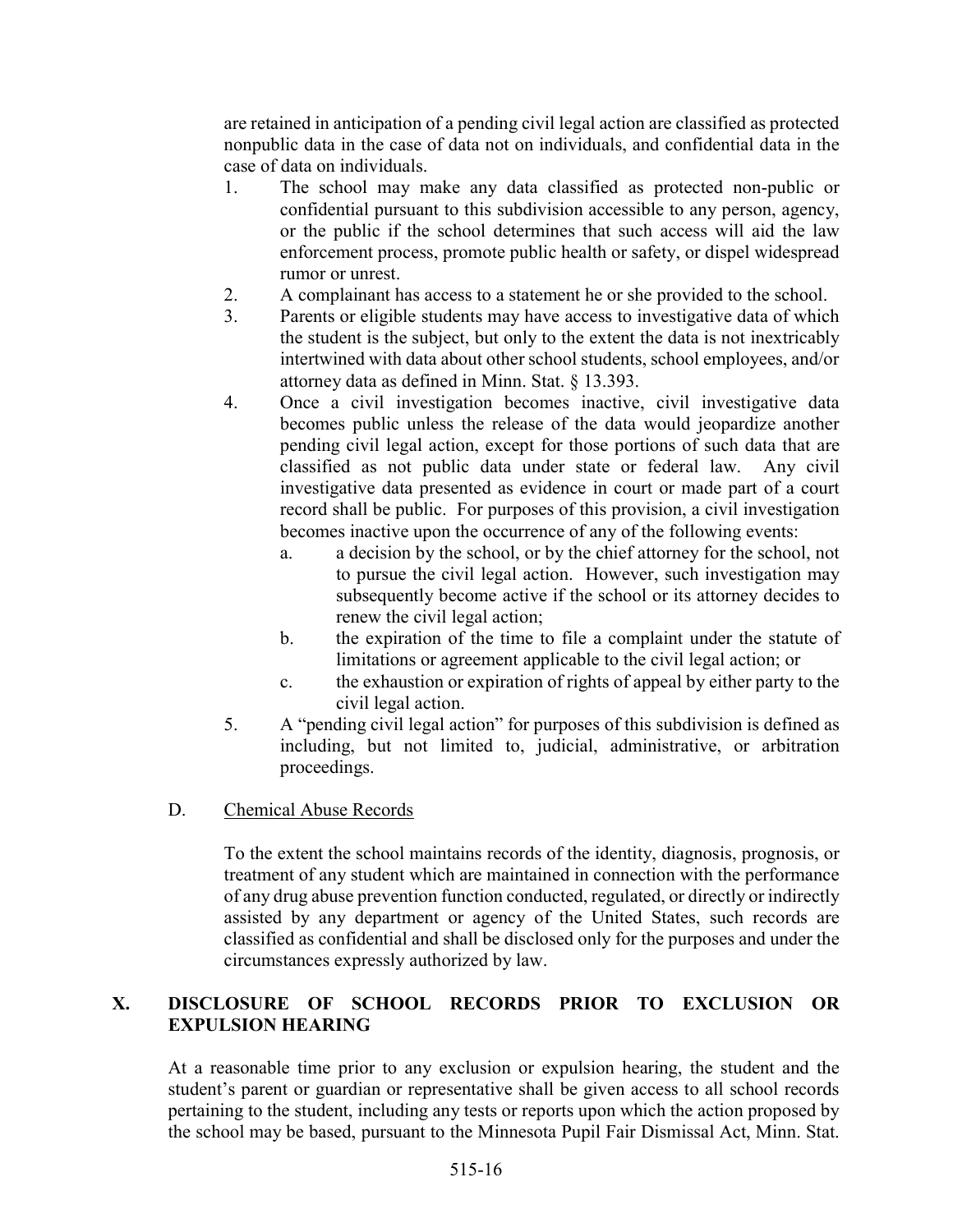§ 121A.40, et seq.

### XI. DISCLOSURE OF DATA TO MILITARY RECRUITING OFFICERS AND POST-SECONDARY EDUCATIONAL INSTITUTIONS

- A. The school will release the names, addresses, and home telephone numbers of students in grades 11 and 12 to military recruiting officers and post-secondary educational institutions within sixty (60) days after the date of the request unless a parent or eligible student has refused in writing to release this data pursuant to Paragraph C. below.
- B. Data released to military recruiting officers under this provision:
	- 1. may be used only for the purpose of providing information to students about military service, state and federal veterans' education benefits, and other career and educational opportunities provided by the military; and
	- 2. cannot be further disseminated to any other person except personnel of the recruiting services of the armed forces.
- C. A parent or eligible student has the right to refuse the release of the name, address, or home telephone number to military recruiting officers and post-secondary educational institutions. To refuse the release of the above information to military recruiting officers and post-secondary educational institutions, a parent or eligible student must notify the administrator or office manager in writing by October 1<sup>st</sup> each year. The written request must include the following information:
	- 1. Name of student and parent, as appropriate;
	- 2. Home address;
	- 3. Student's grade level;
	- 4. School presently attended by student;
	- 5. Parent's legal relationship to student, if applicable;
	- 6. Specific category or categories of information which are not to be released to military recruiting officers and post-secondary educational institutions; and
	- 7. Specific category or categories of information which are not to be released to the public, including military recruiting officers and post-secondary educational institutions.
- D. The school will provide public notice by means that are reasonably likely to inform the parents and eligible students of their rights to refuse to release the names, addresses, and home phone numbers of students in grades 11 and 12 without prior consent.
- E. A parent or eligible student's refusal to release the above information to military recruiting officers and post-secondary educational institutions does not affect the school's release of directory information to the rest of the public, which includes military recruiting officers and post-secondary educational institutions. Accordingly, to the extent the school has designated the name, address, phone number, and grade level of students as directory information, absent a request from a parent or eligible student not to release such data, this information will be public data and accessible to members of the public, including military recruiting officers and post-secondary educational institutions.

### XII. LIMITS ON REDISCLOSURE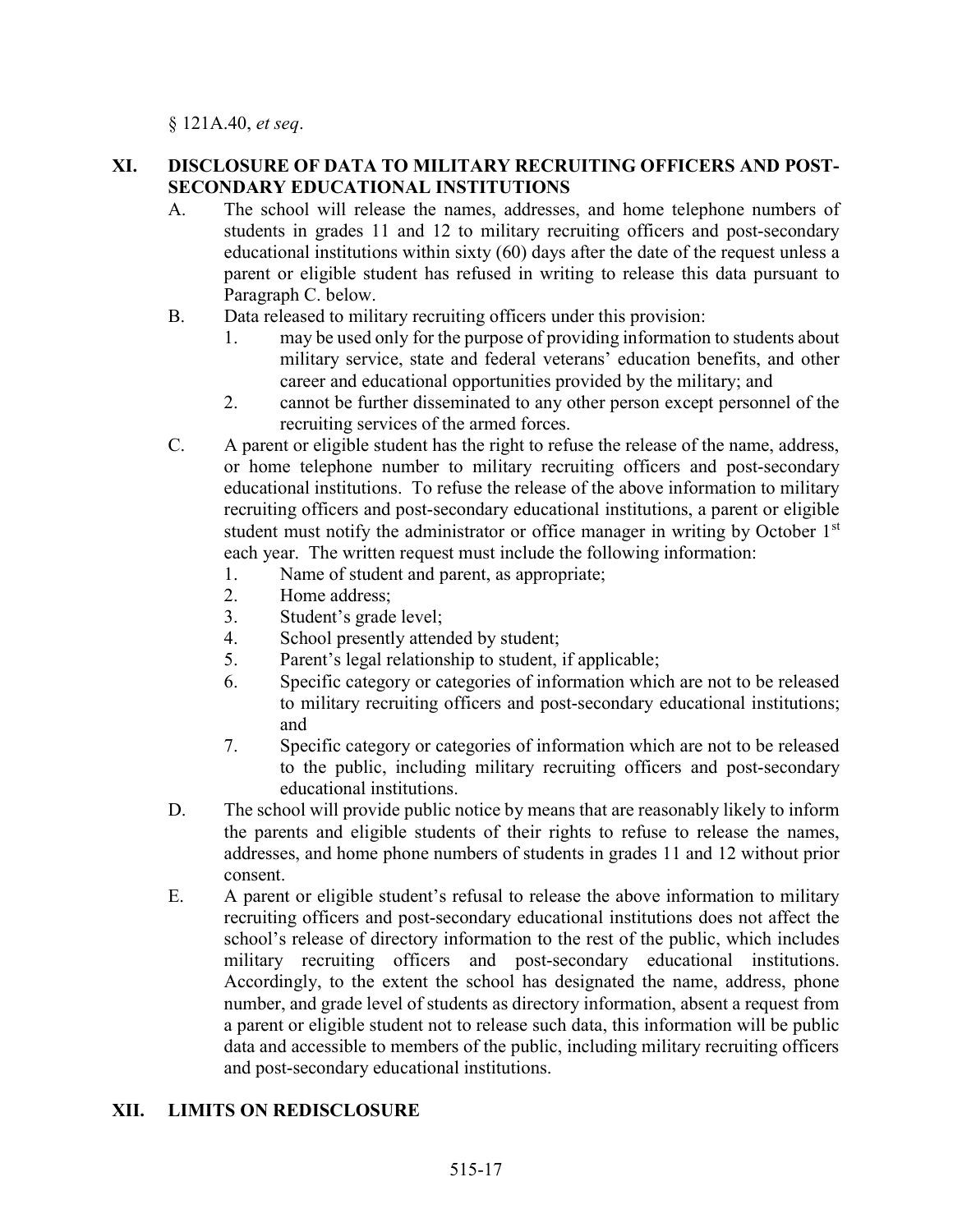# A. Redisclosure

Consistent with the requirements herein, the school may only disclose personally identifiable information from the education records of a student on the condition that the party to whom the information is to be disclosed will not disclose the information to any other party without the prior written consent of the parent of the student or the eligible student, except that the officers, employees, and agents of any party receiving personally identifiable information under this section may use the information, but only for the purposes for which the disclosure was made.

- B. Redisclosure Not Prohibited
	- 1. Subdivision A. of this section does not prevent the school from disclosing personally identifiable information under Section VI. of this policy with the understanding that the party receiving the information may make further disclosures of the information on behalf of the school provided:
		- a. The disclosures meet the requirements of Section VI. of this policy; and
		- b. The school has complied with the record-keeping requirements of Section XIII of this policy.
	- 2. Subdivision A. of this section does not apply to disclosures made pursuant to court orders or lawfully issued subpoenas or litigation, to disclosures of directory information, to disclosures to a parent or student or to parents of dependent students, or to disclosures concerning sex offenders and other individuals required to register under 42 U.S.C. § 14071. However, the school must provide the notification required in Section XII.D. of this policy if a redisclosure is made based upon a court order or lawfully issued subpoena.

# C. Classification of Disclosed Data

The information disclosed shall retain the same classification in the hands of the party receiving it as it had in the hands of the school.

### D. Notification

The school shall, except for disclosures made pursuant to court orders or lawfully issued subpoenas, disclosure of directory information under Section VII. of this policy, disclosures to a parent or student, disclosures to parents of a dependent student, or to disclosures concerning sex offenders and other individuals required to register under 42 U.S.C. § 14071, inform the party to whom a disclosure is made of the requirements set forth in this section. In the event that the Family Policy Compliance Office determines that a third party outside of the school improperly rediscloses personally identifiable information from education records or fails to provide notification required under this section of this policy, the school may not allow that third party access to personally identifiable information from education records for at least five (5) years.

# XIII. RESPONSIBLE AUTHORITY; RECORD SECURITY; AND RECORD KEEPING

### A. Responsible Authority

The administrator shall be responsible for the maintenance and security of student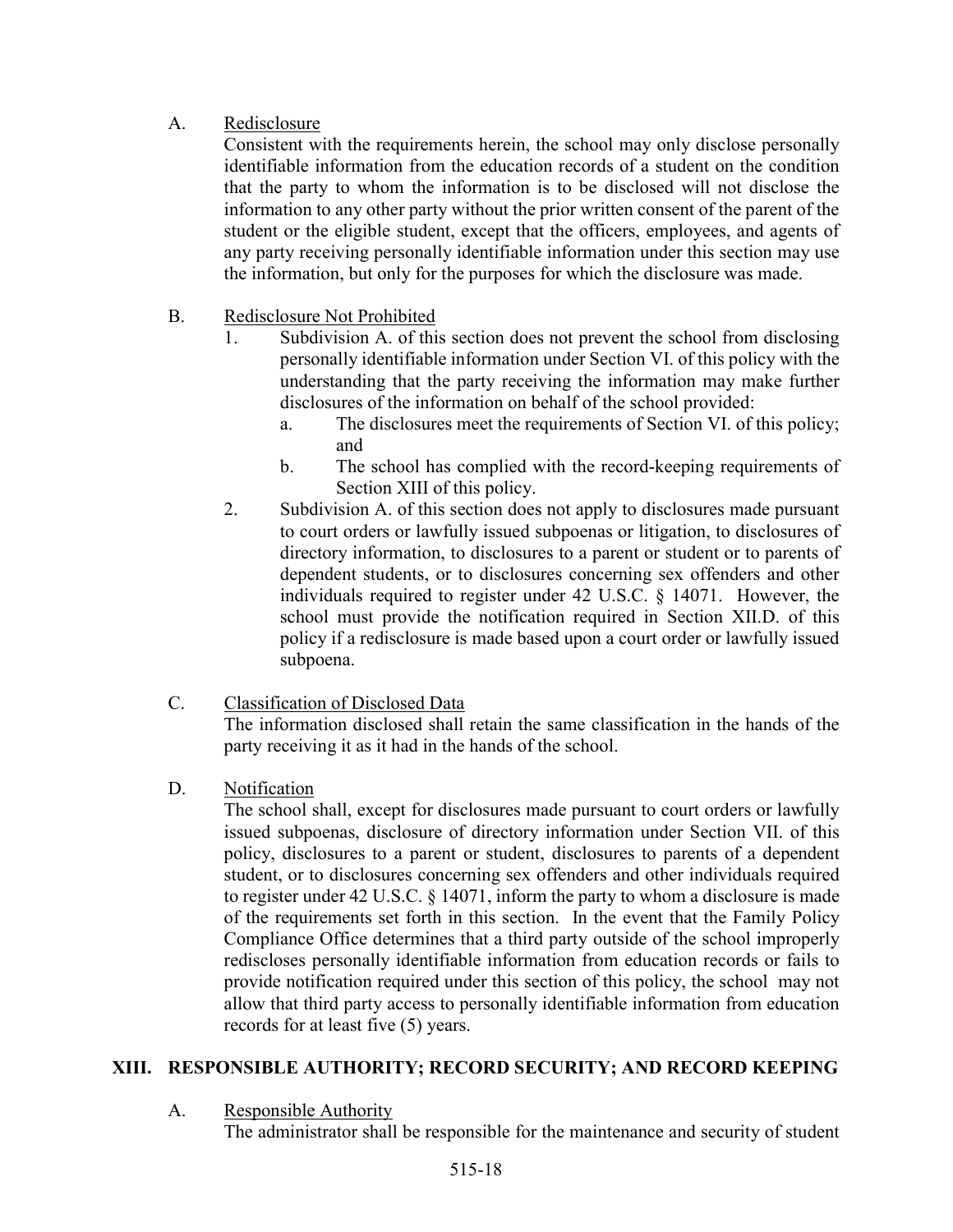records.

### B. Record Security

The office manager shall be the records manager of the school, and shall have the duty of maintaining and securing the privacy and/or confidentiality of student records.

C. Plan for Securing Student Records

From time to time, the board of directors will receive a written plan for securing student records. The written plan may contain the following information:

- 1. A description of records maintained;
- 2. Titles of person(s) responsible for the security of student records;
- 3. Location of student records, by category, in the buildings;
- 4. Means of securing student records; and
- 5. Procedures for access and disclosure.

### D. Review of Written Plan for Securing Student Records

The board of directors will review this plan in conjunction with regular policy reviews.

# E. Record Keeping

- 1. The administrator shall, for each request for and each disclosure of personally identifiable information from the education records of a student, maintain a record with the education records of the student which indicates:
	- a. the parties who have requested or received personally identifiable information from the education records of the student;
	- b. the legitimate interests these parties had in requesting or obtaining the information; and
	- c. the names of the state and local educational authorities and federal officials and agencies listed in Section VI.B.4. of this policy that may make further disclosures of personally identifiable information from the student's education records without consent.
- 2. In the event the school discloses personally identifiable information from an education record of a student pursuant to Section XII.B. of this policy, the record of disclosure required under this section shall also include:
	- a. the names of the additional parties to which the receiving party may disclose the information on behalf of the school;
	- b. the legitimate interests under Section VI. of this policy which each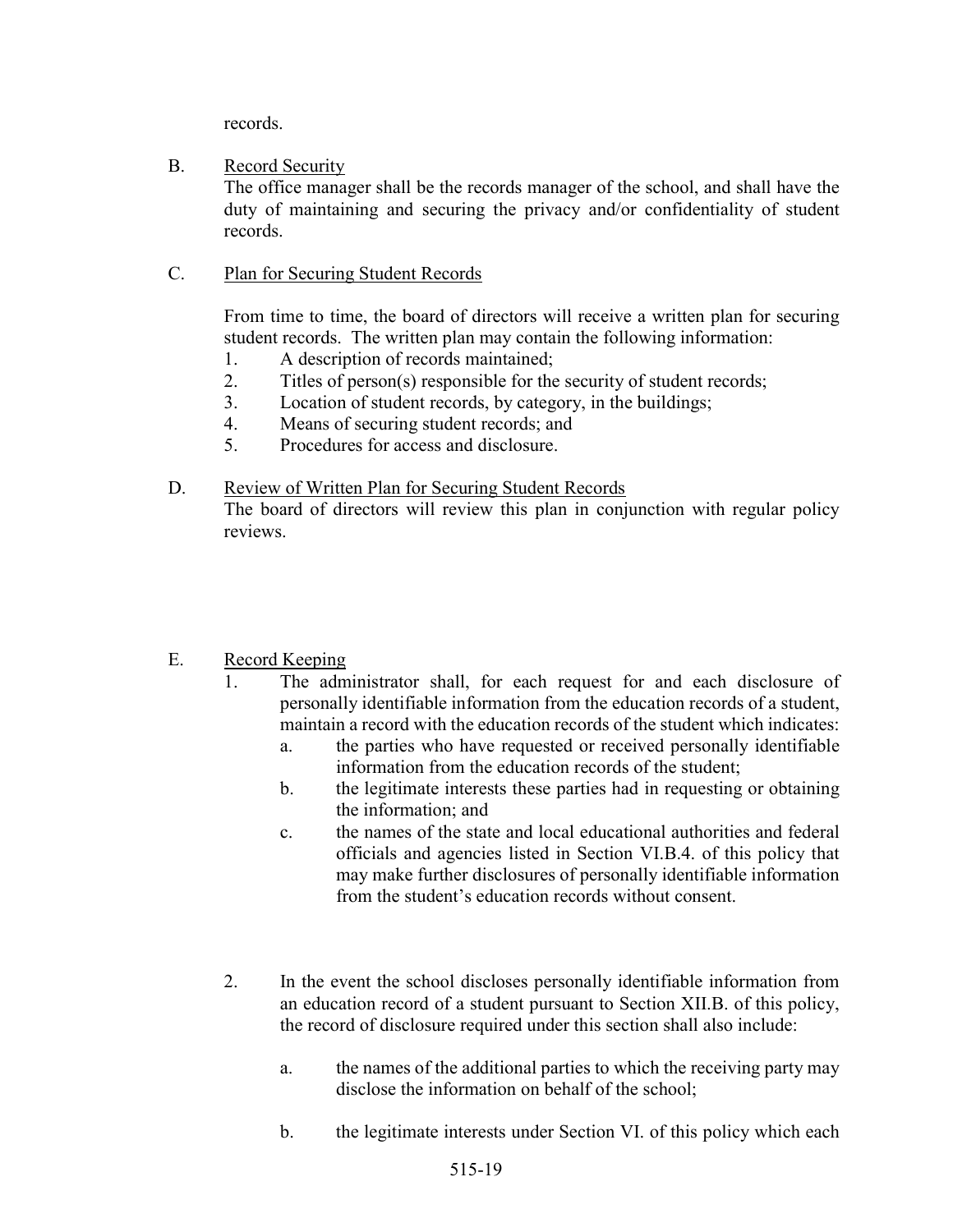of the additional parties has in requesting or obtaining the information; and

- c. a copy of the record of further disclosures maintained by a state or local educational authority or federal official or agency listed in Section VI.B.4. of this policy in accordance with 34 C.F.R. § 99.32 and to whom the school disclosed information from an education record. The school shall request a copy of the record of further disclosures from a state or local educational authority or federal official or agency to whom education records were disclosed upon a request from a parent or eligible student to review the record of requests for disclosure.
- 3. Section XIII.E.1. does not apply to requests by or disclosure to a parent of a student or an eligible student, disclosures pursuant to the written consent of a parent of a student or an eligible student, requests by or disclosures to other school officials under Section VI.B.1. of this policy, to requests for disclosures of directory information under Section VII. of this policy, or to a party seeking or receiving the records as directed by a federal grand jury or other law enforcement subpoena and the issuing court or agency has ordered that the existence or the contents of the subpoena or the information provided in response to the subpoena not be disclosed or as directed by an ex parte court order obtained by the United States Attorney General (or designee not lower than an Assistant Attorney General) concerning investigations or prosecutions of an offense listed in 18. U.S.C. §  $2332b(g)(5)(B)$  or an act of domestic or international terrorism.
- 4. The record of requests of disclosures may be inspected by:
	- a. the parent of the student or the eligible student;
	- b. the school official or his or her assistants who are responsible for the custody of the records; and
	- c. the parties authorized by law to audit the record-keeping procedures of the school.
- 5. The school shall record the following information when it discloses personally identifiable information from education records under the health or safety emergency exception:
	- a. the articulable and significant threat to the health or safety of a student or other individual that formed the basis for the disclosure; and
	- b. the parties to whom the school disclosed the information.
- 6. The record of requests and disclosures shall be maintained with the education records of the student as long as the school maintains the student's education records.

# XIV. RIGHT TO INSPECT AND REVIEW EDUCATION RECORDS

A. Parent of a Student, an Eligible Student or the Parent of an Eligible Student Who is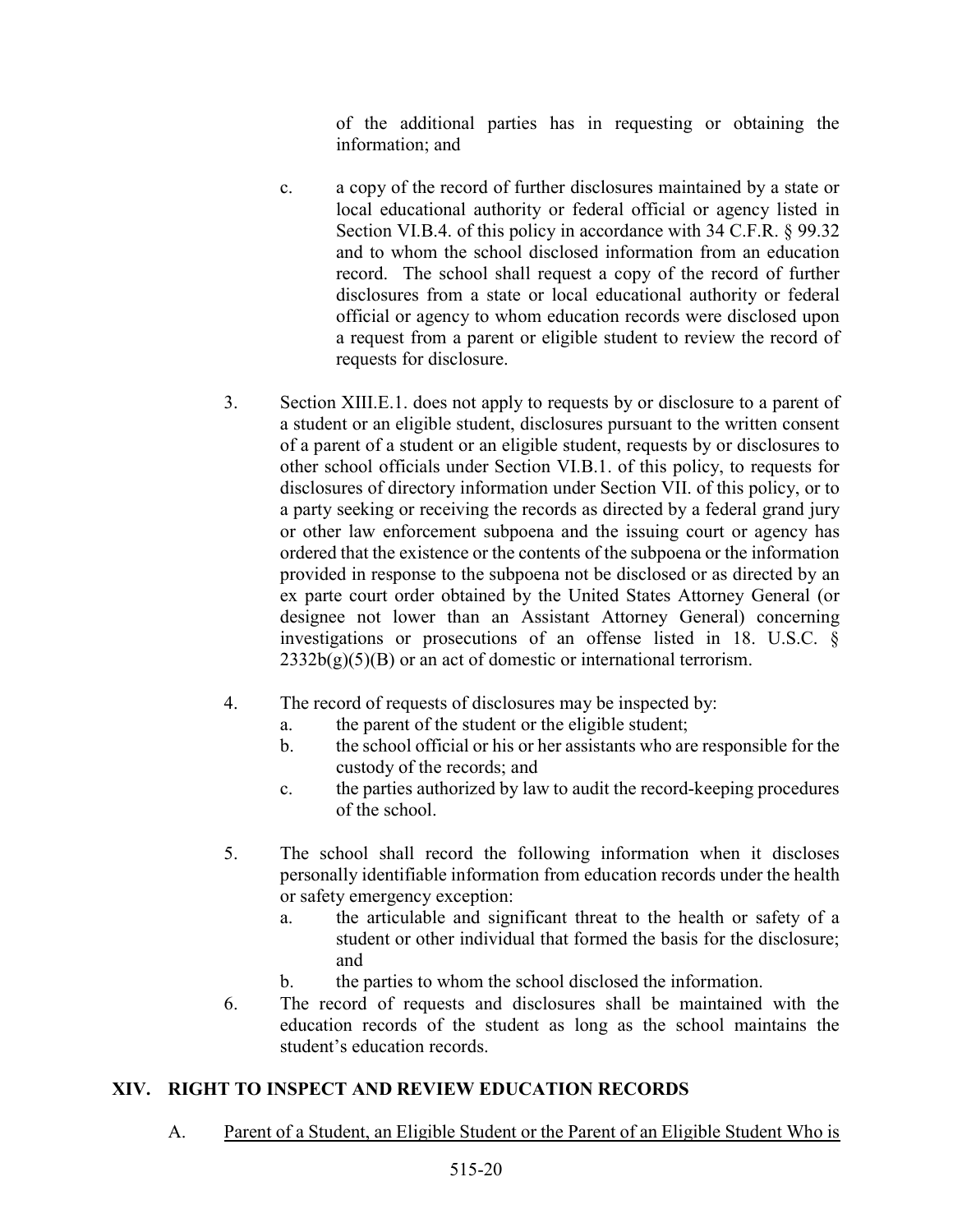### Also a Dependent Student

The school shall permit the parent of a student, an eligible student, or the parent of an eligible student who is also a dependent student who is or has been in attendance in the school to inspect or review the education records of the student, except those records which are made confidential by state or federal law or as otherwise provided in Section VII. of this policy.

### B. Response to Request for Access

The school shall respond to any request pursuant to Subdivision A. of this section immediately, if possible, or within ten (10) days of the date of the request, excluding Saturdays, Sundays, and legal holidays.

### C. Right to Inspect and Review

The right to inspect and review education records under Subdivision A. of this section includes:

- 1. The right to a response from the school to reasonable requests for explanations and interpretations of records; and
- 2. If circumstances effectively prevent the parent or eligible student from exercising the right to inspect and review the education records, the school shall provide the parent or eligible student with a copy of the records requested or make other arrangements for the parent or eligible student to inspect and review the requested records.
- 3. Nothing in this policy shall be construed as limiting the frequency of inspection of the education records of a student with a disability by the student's parent or guardian or by the student upon the student reaching the age of majority.
- D. Form of Request

Parents or eligible students shall submit to the school a written request to inspect education records which identify as precisely as possible the record or records he or she wishes to inspect.

### E. Collection of Student Records

If a student's education records are maintained in more than one location, the responsible authority may collect copies of the records or the records themselves from the various locations so they may be inspected at one site. However, if the parent or eligible student wishes to inspect these records where they are maintained, the school shall attempt to accommodate those wishes. The parent or eligible student shall be notified of the time and place where the records may be inspected.

# F. Records Containing Information on More Than One Student

If the education records of a student contain information on more than one student, the parent or eligible student may inspect and review or be informed of only the specific information which pertains to that student.

G. Authority to Inspect or Review The school may presume that either parent of the student has authority to inspect or review the education records of a student unless the school has been provided with evidence that there is a legally binding instrument or a state law or court order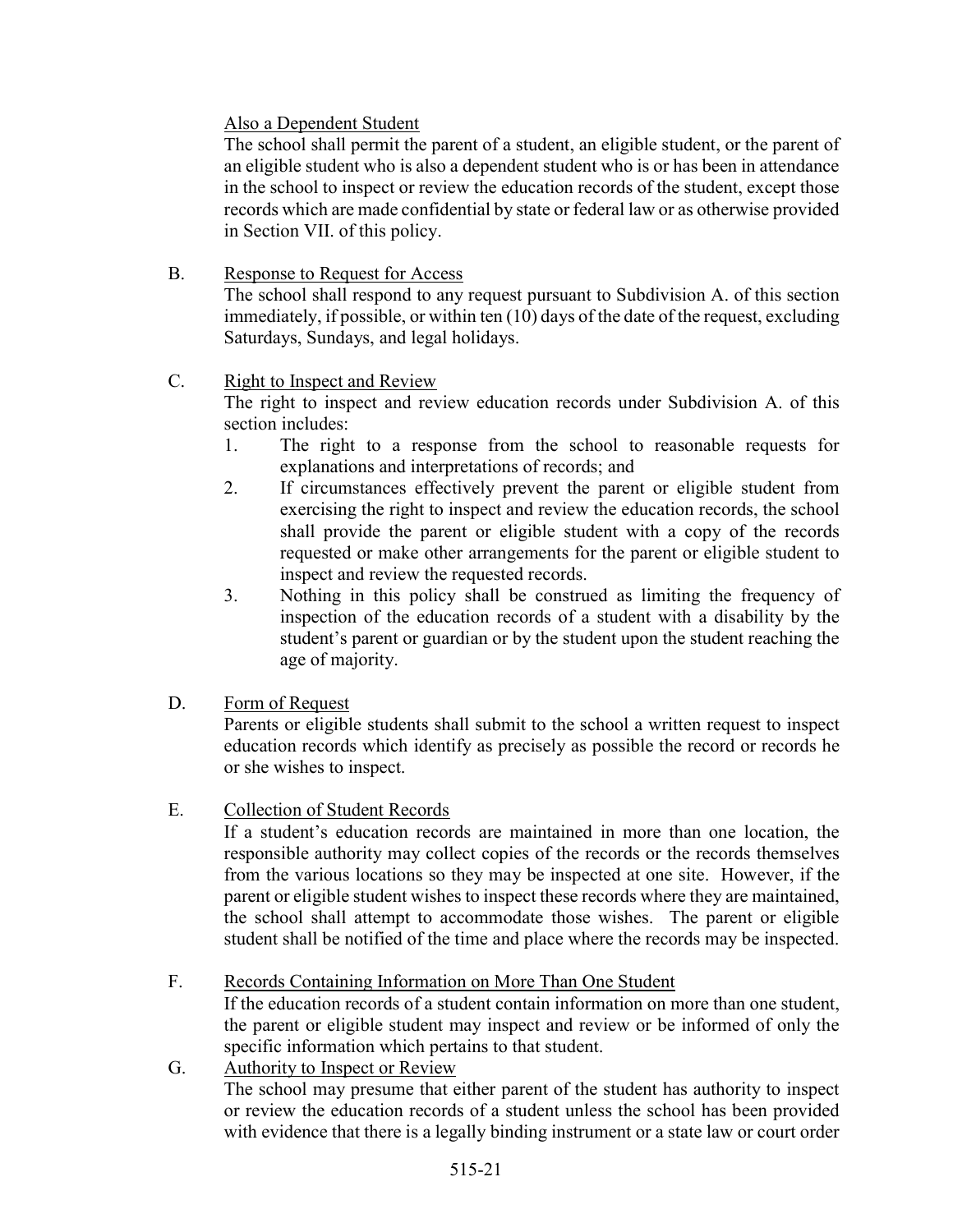governing such matters as marriage dissolution, separation, or custody which provides to the contrary.

H. Fees for Copies of Records

The school may charge a reasonable fee for providing photocopies of records and the charge shall be no more than 25 cents for each page copied.

### XV. REQUEST TO AMEND RECORDS; PROCEDURES TO CHALLENGE DATA

A. Request to Amend Education Records

The parent of a student or an eligible student who believes that information contained in the education records of the student is inaccurate, misleading, or violates the privacy or other rights of the student may request that the school amend those records.

- 1. The request shall be in writing, shall identify the item the requestor believes to be inaccurate, misleading, or in violation of the privacy or other rights of the student, shall state the reason for this belief, and shall specify the correction the requestor wishes the school district to make. The request shall be signed and dated by the requestor.
- 2. The school shall decide whether to amend the education records of the student in accordance with the request within thirty (30) days after receiving the request.
- 3. If the school decides to refuse to amend the education records of the student in accordance with the request, it shall inform the parent of the student or the eligible student of the refusal and advise the parent or eligible student of the right to a hearing under Subdivision B. of this section.
- B. Right to a Hearing

If the school refuses to amend the education records of a student, the school, on request, shall provide an opportunity for a hearing in order to challenge the content of the student's education records to ensure that information in the education records of the student is not inaccurate, misleading, or otherwise in violation of the privacy or other rights of the student. A hearing shall be conducted in accordance with Subdivision C. of this section.

- 1. If, as a result of the hearing, the school decides that the information is inaccurate, misleading, or otherwise in violation of the privacy or other rights of the student, it shall amend the education records of the student accordingly and so inform the parent of the student or the eligible student in writing.
- 2. If, as a result of the hearing, the school decides that the information is not inaccurate, misleading, or otherwise in violation of the privacy or other rights of the student, it shall inform the parent or eligible student of the right to place a statement in the record commenting on the contested information in the record or stating why he or she disagrees with the decision of the school, or both.
- 3. Any statement placed in the education records of the student under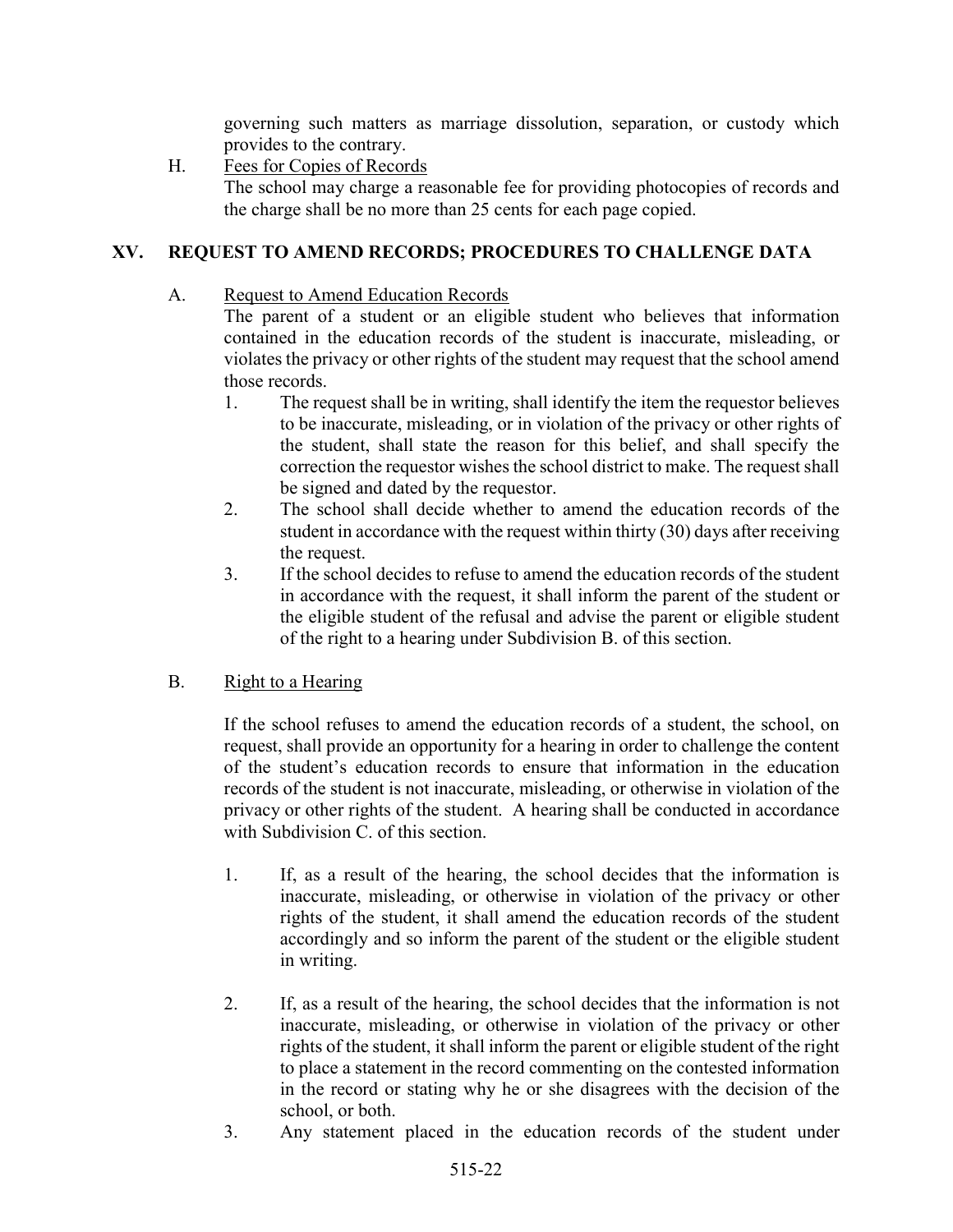Subdivision B. of this section shall:

- a. be maintained by the school as part of the education records of the student so long as the record or contested portion thereof is maintained by the school; and
- b. if the education records of the student or the contested portion thereof is disclosed by the school to any party, the explanation shall also be disclosed to that party.
- C. Conduct of Hearing
	- 1. The hearing shall be held within a reasonable period of time after the school has received the request, and the parent of the student or the eligible student shall be given notice of the date, place, and time reasonably in advance of the hearing.
	- 2. The hearing may be conducted by any individual, including an official of the school who does not have a direct interest in the outcome of the hearing.
	- 3. The parent of the student or eligible student shall be afforded a full and fair opportunity for hearing to present evidence relative to the issues raised under Subdivisions A. and B. of this section and may be assisted or represented by individuals of his or her choice at his or her own expense, including an attorney.
	- 4. The school shall make a decision in writing within a reasonable period of time after the conclusion of the hearing. The decision shall be based solely on evidence presented at the hearing and shall include a summary of evidence and reasons for the decision.
- D. Appeal

The final decision of the designated hearing officer may be appealed in accordance with the applicable provisions of Minn. Stat. Ch. 14 relating to contested cases.

# XVI. PROBLEMS ACCESSING DATA

- A. The data practices compliance official is the designated employee to whom persons may direct questions or concerns regarding problems in obtaining access to data or other data practices problems.
- B. Data practices compliance official means Office Manager, currently Julie Kearney.
- C. Any request by an individual with a disability for reasonable modifications of the school's policies or procedures for purposes of accessing records shall be made to the data practices compliance official.

### XVII. COMPLAINTS FOR NONCOMPLIANCE WITH FERPA

A. Where to File Complaints

Complaints regarding alleged violations of rights accorded parents and eligible students by FERPA, and the rules promulgated thereunder, shall be submitted in writing to the Family Policy Compliance Office, U.S. Department of Education,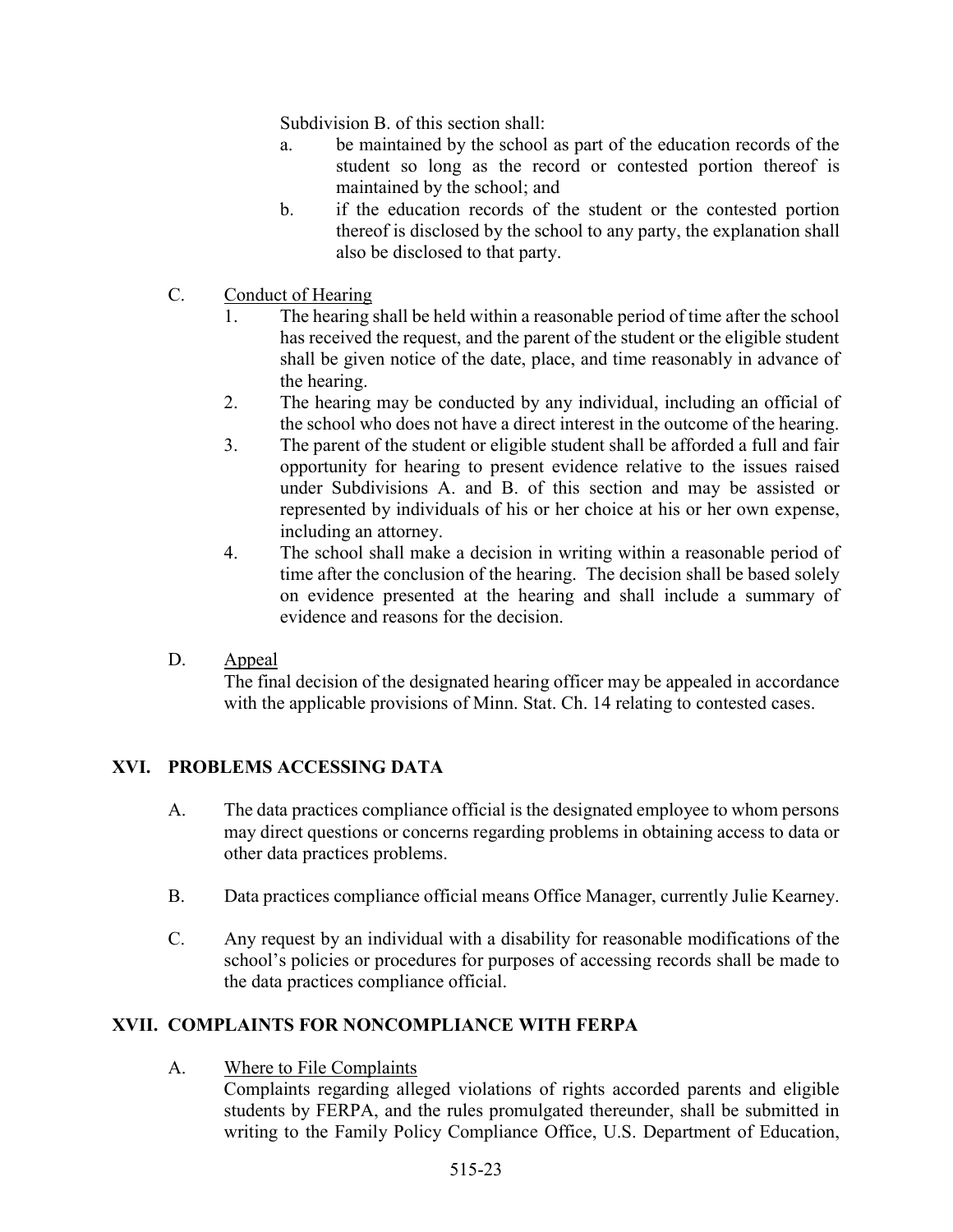400 Maryland Avenue S.W., Washington, D.C. 20202.

### B. Content of Complaint

A complaint filed pursuant to this section must contain specific allegations of fact giving reasonable cause to believe that a violation of FERPA and the rules promulgated thereunder has occurred.

#### XVIII. WAIVER

A parent or eligible student may waive any of his or her rights provided herein pursuant to FERPA. A waiver shall not be valid unless in writing and signed by the parent or eligible student. The school may not require such a waiver.

### XIX. ANNUAL NOTIFICATION OF RIGHTS

A. Contents of Notice

The school shall give parents of students currently in attendance and eligible students currently in attendance annual notice by such means as are reasonably likely to inform the parents and eligible students of the following:

- 1. That the parent or eligible student has a right to inspect and review the student's education records and the procedure for inspecting and reviewing education records;
- 2. That the parent or eligible student has a right to seek amendment of the student's education records to ensure that those records are not inaccurate, misleading, or otherwise in violation of the student's privacy or other rights and the procedure for requesting amendment of records;
- 3. That the parent or eligible student has a right to consent to disclosures of personally identifiable information contained in the student's education records, except to the extent that federal and state law and the regulations promulgated thereunder authorize disclosure without consent;
- 4. That the parent or eligible student has a right to file a complaint with the U.S. Department of Education regarding an alleged failure by the school district to comply with the requirements of FERPA and the rules promulgated thereunder;
- 5. The criteria for determining who constitutes a school official and what constitutes a legitimate educational interest for purposes of disclosing education records to other school officials whom the school has determined to have legitimate educational interests; and
- 6. That the school forwards education records on request to a school in which a student seeks or intends to enroll or is already enrolled as long as the disclosure is for purposes related to the student's enrollment or transfer and that such records may include suspension and expulsion records pursuant to the current federal legislation and, if applicable, a student's history of violent behavior.
- B. Notification to Parents of Students Having a Primary Home Language Other Than English

The school shall provide for the need to effectively notify parents of students identified as having a primary or home language other than English.